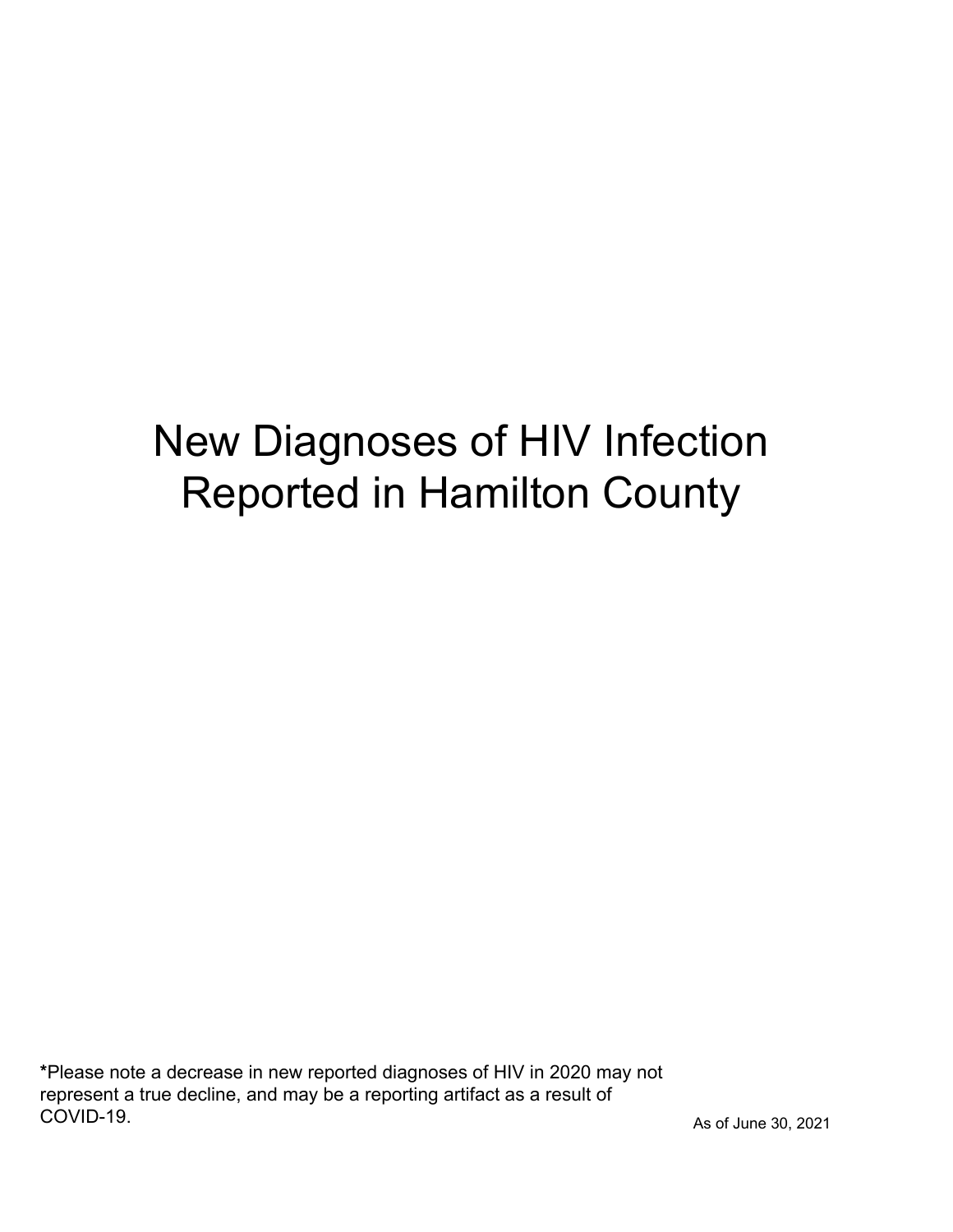### **Reported new diagnoses of HIV infection in 2020 by disease status and selected characteristics, Hamilton County**

|                                              |                   | 2020 diagnosis of HIV    |                |                          |                          | <b>Disease Status</b>    |                  |                          |             |
|----------------------------------------------|-------------------|--------------------------|----------------|--------------------------|--------------------------|--------------------------|------------------|--------------------------|-------------|
|                                              |                   | infection                |                |                          | <b>HIV (not AIDS)</b>    |                          | HIV & later AIDS |                          | <b>AIDS</b> |
| Characteristic                               | Rate <sup>a</sup> | No.                      | $\%$           | No.                      | $\%$                     | No.                      | $\%$             | No.                      | $\%$        |
| Sex at birth                                 |                   |                          |                |                          |                          |                          |                  |                          |             |
| Males                                        | 25.8              | 102                      | 77%            | 76                       | 75%                      | 23                       | 88%              | 3                        | 60%         |
| Females                                      | 7.3               | 31                       | 23%            | 26                       | 25%                      | 3                        | 12%              | 2                        | 40%         |
| Age at diagnosis (yr)                        |                   |                          |                |                          |                          |                          |                  |                          |             |
| $<13$                                        | $\star$           |                          |                |                          |                          |                          |                  |                          |             |
| $13 - 14$                                    | $\star$           | L,                       | $\overline{a}$ | ٠                        | ÷                        |                          |                  |                          |             |
| 15-19                                        | $\star$           | 4                        | 3%             | 4                        | 4%                       | $\overline{a}$           |                  |                          |             |
| 20-24                                        | 45.4              | 24                       | 18%            | 21                       | 21%                      | 3                        | 12%              |                          |             |
| 25-29                                        | 31.7              | 20                       | 15%            | 17                       | 17%                      | 3                        | 12%              |                          |             |
| 30-34                                        | 40.3              | 25                       | 19%            | 20                       | 20%                      | 4                        | 15%              | 1                        | 20%         |
| 35-39                                        | 35.4              | 19                       | 14%            | 14                       | 14%                      | 4                        | 15%              | 1                        | 20%         |
| 40-44                                        | 21.5              | 10                       | 8%             | 8                        | 8%                       | $\overline{2}$           | 8%               | $\overline{\phantom{a}}$ |             |
| 45-49                                        | 24.8              | 11                       | 8%             | 9                        | 9%                       | $\mathbf{1}$             | 4%               | 1                        | 20%         |
| 50-54                                        | 18.9              | 9                        | 7%             | 5                        | 5%                       | 3                        | 12%              | 1                        | 20%         |
| 55-64                                        | 6.6               | 7                        | 5%             | 3                        | 3%                       | 3                        | 12%              | 1                        | 20%         |
| $65+$                                        | $\star$           | 4                        | 3%             | 1                        | 1%                       | 3                        | 12%              |                          |             |
| Race/Ethnicity <sup>b</sup>                  |                   |                          |                |                          |                          |                          |                  |                          |             |
| American Indian/Alaska Native                | $\star$           | ٠                        | $\overline{a}$ | $\overline{a}$           | ÷                        |                          |                  |                          |             |
| Asian/Pacific Islander                       | $\star$           | $\mathbf{1}$             | 1%             | 1                        | 1%                       | ÷                        |                  |                          |             |
| Black/African-American                       | 37.3              | 80                       | 60%            | 65                       | 64%                      | 15                       | 58%              |                          |             |
| Hispanic/Latinx                              | $\star$           | 3                        | 2%             | $\mathbf{1}$             | 1%                       | 2                        | 8%               |                          |             |
| White                                        | 8.2               | 43                       | 32%            | 31                       | 30%                      | $\overline{7}$           | 27%              | 5                        | 100%        |
| Multi-Race                                   | 30.1              | 6                        | 5%             | 4                        | 4%                       | $\overline{2}$           | 8%               |                          |             |
| Race/Ethnicity <sup>b</sup> and Sex at birth |                   |                          |                |                          |                          |                          |                  |                          |             |
| American Indian/Alaska Native Males          | $^\star$          |                          |                |                          |                          |                          |                  |                          |             |
| American Indian/Alaska Native Females        | $\star$           | ÷                        |                | L,                       | Ē,                       |                          |                  |                          |             |
| Asian/Pacific Islander Males                 | $\star$           | $\mathbf{1}$             | 1%             | 1                        | 1%                       |                          |                  |                          |             |
| Asian/Pacific Islander Females               | $\star$           | ÷                        | ÷              | ÷                        | $\overline{\phantom{a}}$ |                          |                  |                          |             |
| <b>Black/African-American Males</b>          | 61.6              | 61                       | 46%            | 49                       | 48%                      | 12                       | 46%              |                          |             |
| Black/African-American Females               | 16.5              | 19                       | 14%            | 16                       | 16%                      | 3                        | 12%              |                          |             |
| Hispanic/Latino Males                        | $\star$           | 3                        | 2%             | 1                        | 1%                       | $\overline{2}$           | 8%               |                          |             |
| Hispanic/Latina Females                      | $\star$           | $\overline{\phantom{a}}$ | $\overline{a}$ | $\overline{\phantom{a}}$ | $\overline{a}$           | $\blacksquare$           |                  |                          |             |
| <b>White Males</b>                           | 12.8              | 33                       | 25%            | 23                       | 23%                      | $\overline{7}$           | 27%              | 3                        | 60%         |
| <b>White Females</b>                         | 3.7               | $10\,$                   | 8%             | 8                        | $8%$                     | $\overline{\phantom{a}}$ |                  | 2                        | 40%         |
| Multi-Race Males                             | $\star$           | 4                        | $3%$           | $\overline{\mathbf{c}}$  | 2%                       | $\overline{c}$           | $8\%$            | ÷                        |             |
| Multi-Race Females                           | $\ast$            | 2                        | 2%             | $\overline{\mathbf{c}}$  | 2%                       | ÷,                       |                  |                          |             |
| <b>Total</b>                                 | 16.3              | 133                      |                | 102                      |                          | 26                       |                  | 5                        |             |

Notes:

Reported new diagnoses of HIV infection include persons with a diagnosis of HIV (not AIDS), a diagnosis of HIV and an AIDS diagnosis within 12 months (HIV & later AIDS), and concurrent diagnoses of HIV and AIDS (AIDS) who were residents of Ohio at time of initial diagnosis.

Asterisk (\*) indicates rate not calculated for case count <5 due to unstable rates. Dash (-) indicates no cases were reported for the given category.

<sup>a</sup>The rate is the number of persons with a reported diagnosis of HIV infection per 100,000 population calculated using 2020 U.S. Census estimates.

ᵇ Hispanics/Latinx may be of any race. Persons with a race of American Indian/Alaska Native, Asian/Pacific Islander, Black/African-American, White, or Multi-Race are not-Hispanic. Asian/Pacific Islander includes Native Hawaiians.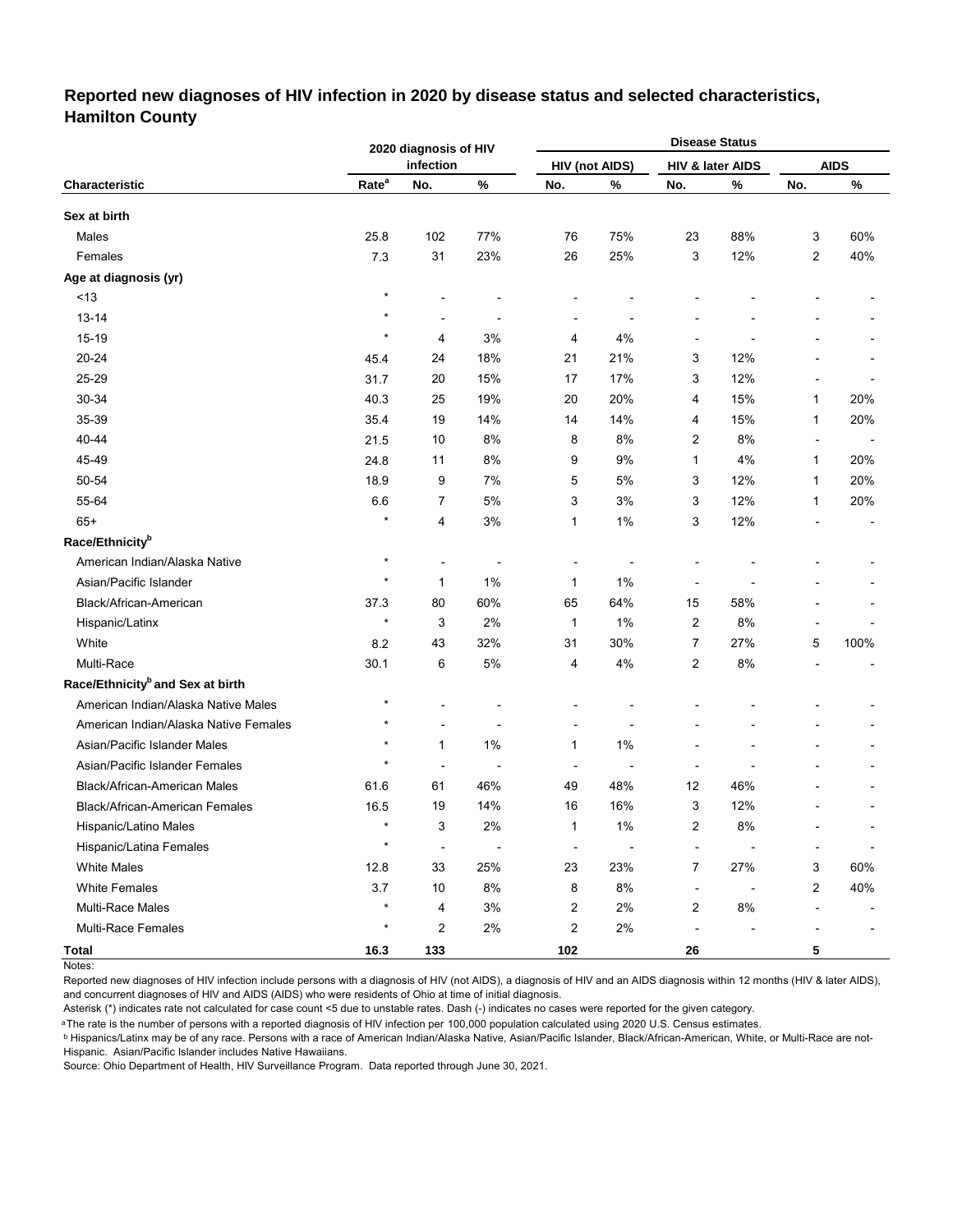### **Reported new diagnoses of HIV infection in 2020 by disease status and transmission category, Hamilton County**

|                                          |                          | 2020 diagnosis of        |                          |                              |                          | <b>Disease Status</b>    |                          |             |
|------------------------------------------|--------------------------|--------------------------|--------------------------|------------------------------|--------------------------|--------------------------|--------------------------|-------------|
|                                          |                          | <b>HIV infection</b>     |                          | <b>HIV (not AIDS)</b>        |                          | HIV & later AIDS         |                          | <b>AIDS</b> |
| <b>Transmission Category<sup>a</sup></b> | No.                      | %                        | No.                      | %                            | No.                      | %                        | No.                      | %           |
| Male adult or adolescent                 |                          |                          |                          |                              |                          |                          |                          |             |
| Male-to-male sexual contact              | 53                       | 52%                      | 40                       | 53%                          | 11                       | 48%                      | $\mathbf{2}$             | 67%         |
| Injection drug use (IDU)                 | 12                       | 12%                      | 10                       | 13%                          | 2                        | 9%                       | $\overline{\phantom{a}}$ |             |
| Male-to-male sexual contact and IDU      | 5                        | 5%                       | 3                        | 4%                           | $\mathbf 1$              | 4%                       | 1                        | 33%         |
| Heterosexual contact                     | 6                        | 6%                       | 5                        | 7%                           | 1                        | 4%                       |                          |             |
| Other/unknown                            | 26                       | 25%                      | 18                       | 24%                          | 8                        | 35%                      | $\blacksquare$           |             |
| Subtotal                                 | 102                      | 100%                     | 76                       | 100%                         | 23                       | 100%                     | 3                        | 100%        |
| Female adult or adolescent               |                          |                          |                          |                              |                          |                          |                          |             |
| Injection drug use                       | 6                        | 19%                      | 5                        | 19%                          |                          |                          | 1                        | 50%         |
| Heterosexual contact                     | 23                       | 74%                      | 19                       | 73%                          | 3                        | 100%                     | 1                        | 50%         |
| Other/unknown                            | $\overline{2}$           | 6%                       | 2                        | 8%                           |                          |                          | $\overline{\phantom{a}}$ |             |
| Subtotal                                 | 31                       | 100%                     | 26                       | 100%                         | 3                        | 100%                     | $\overline{2}$           | 100%        |
| Child (<13 yrs at diagnosis)             |                          |                          |                          |                              |                          |                          |                          |             |
| Perinatal                                | $\overline{\phantom{a}}$ |                          |                          |                              |                          |                          |                          |             |
| Other/unknown                            | $\overline{\phantom{a}}$ | $\overline{\phantom{0}}$ | $\overline{\phantom{a}}$ | $\qquad \qquad \blacksquare$ | $\overline{\phantom{a}}$ | $\overline{\phantom{a}}$ |                          |             |
| Subtotal                                 | $\overline{\phantom{a}}$ |                          | $\overline{a}$           | ٠                            |                          | $\blacksquare$           | $\blacksquare$           |             |
| Total                                    | 133                      |                          | 102                      |                              | 26                       |                          | 5                        |             |

### **Reported new diagnoses of HIV infection in 2020 by disease status and exposure category, Hamilton County**

|                                                          |     | 2020 diagnosis of    |     |                       |                          | <b>Disease Status</b>       |     |             |
|----------------------------------------------------------|-----|----------------------|-----|-----------------------|--------------------------|-----------------------------|-----|-------------|
|                                                          |     | <b>HIV infection</b> |     | <b>HIV (not AIDS)</b> |                          | <b>HIV &amp; later AIDS</b> |     | <b>AIDS</b> |
| <b>Exposure Category</b>                                 | No. | %                    | No. | %                     | No.                      | %                           | No. | %           |
| Male-to-male sexual contact only                         | 52  | 39%                  | 39  | 38%                   | 11                       | 42%                         | າ   | 40%         |
| Injection drug use (IDU) only                            | 10  | 8%                   | 8   | 8%                    |                          | 4%                          |     | 20%         |
| Heterosexual contact only                                | 29  | 22%                  | 24  | 24%                   | 4                        | 15%                         |     | 20%         |
| Male-to-male sexual contact & IDU                        | 4   | 3%                   |     | 3%                    |                          | 4%                          |     |             |
| <b>IDU &amp; Heterosexual contact</b>                    | 8   | 6%                   |     | 7%                    |                          | 4%                          |     |             |
| Male-to-male sexual contact & Heterosexual contact       |     | 1%                   |     | 1%                    |                          | $\overline{\phantom{a}}$    |     |             |
| Male-to-male sexual contact & IDU & Heterosexual contact |     | $1\%$                |     |                       |                          | $\overline{\phantom{0}}$    |     | 20%         |
| Perinatal exposure                                       |     |                      |     |                       | $\overline{\phantom{0}}$ |                             |     |             |
| Other/unknown                                            | 28  | 21%                  | 20  | 20%                   | 8                        | 31%                         |     |             |
| Total                                                    | 133 |                      | 102 |                       | 26                       |                             |     |             |

Notes:

Reported new diagnoses of HIV infection include persons with a diagnosis of HIV (not AIDS), a diagnosis of HIV and an AIDS diagnosis within 12 months (HIV & later AIDS), and concurrent diagnoses of HIV and AIDS (AIDS) who were residents of Ohio at time of initial diagnosis.

Dash (-) indicates no cases were reported for the given category.

a Transmission categories are mutually exclusive, hierarchical risk categories determined by the CDC and system-calculated using sex at birth and risk factor history to determine mode of transmission. A person with multiple risks is only represented in the highest category based on the CDC hierarchical algorithm. Thus, transgender women are included in the male-to-male sexual contact transmission category if assigned male at birth and risk factor history indicates sex with males. Please note this is for

the cateqorization of HIV transmission cateqories only and not to describe sexual orientation.<br>▷ Exposure categories are mutually exclusive risk categories. All possible combinations of risks are represented among exposu represented in the exposure category identifying all the reported ways in which that person may have been exposed to HIV.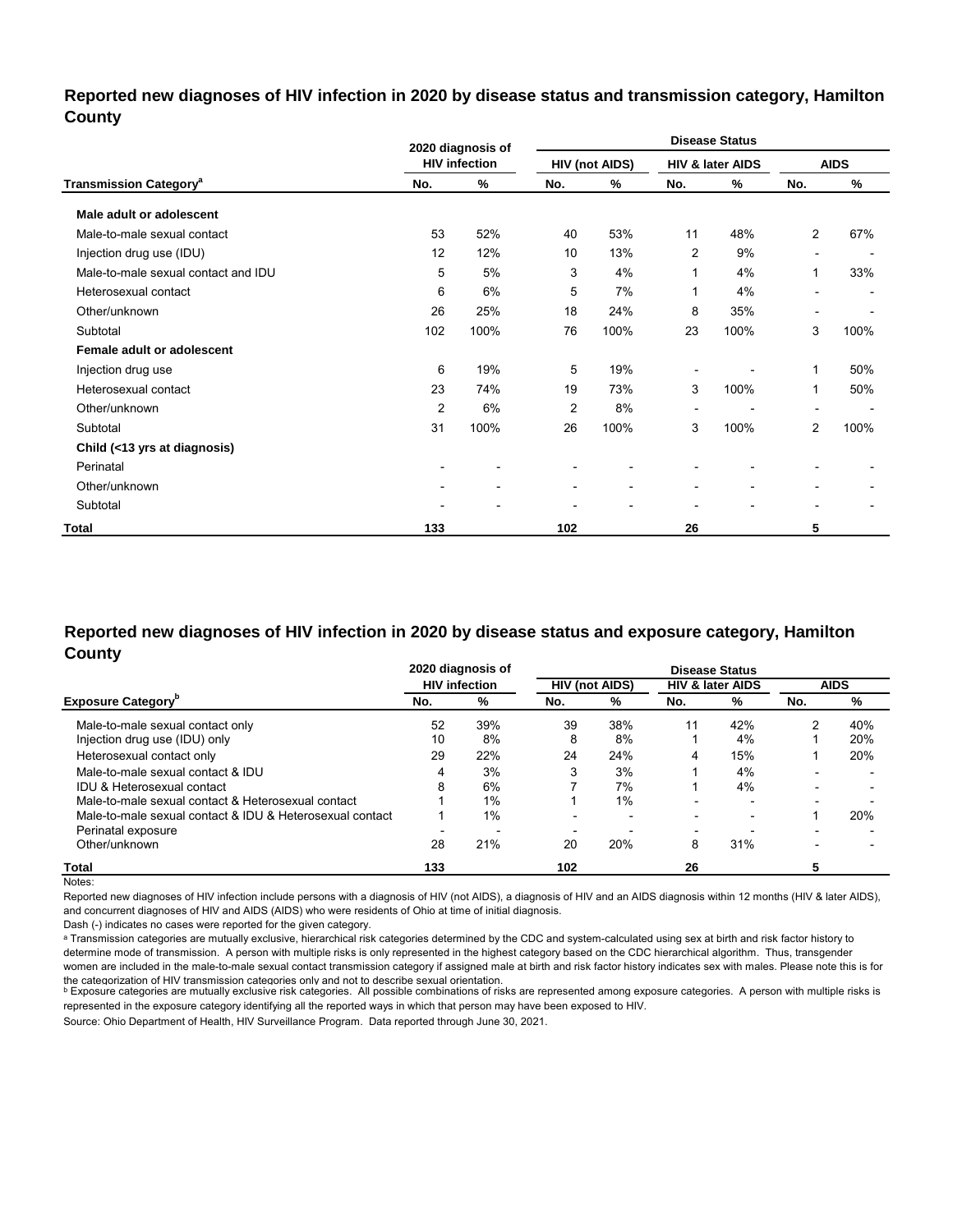|                       | American Indian/Alaska Native |                          |   | <b>Asian/Pacific Islander</b> |                          |                          | <b>Black/African-American</b> |                          |     |                   | <b>Hispanic/Latinx<sup>ª</sup></b> |                          |                   | White  |     |                   | <b>Multi-Race</b> |     |
|-----------------------|-------------------------------|--------------------------|---|-------------------------------|--------------------------|--------------------------|-------------------------------|--------------------------|-----|-------------------|------------------------------------|--------------------------|-------------------|--------|-----|-------------------|-------------------|-----|
| Age at diagnosis (yr) | Rate <sup>b</sup>             | No.                      | ℅ | Rate <sup>r</sup>             | No.                      | %                        | Rate <sup>5</sup>             | No.                      | %   | Rate <sup>b</sup> | No.                                | ℅                        | Rate <sup>b</sup> | No.    | %   | Rate <sup>b</sup> | No.               | %   |
| ~13                   |                               |                          |   |                               |                          |                          |                               |                          |     |                   |                                    |                          |                   |        |     |                   |                   |     |
| $13 - 14$             |                               |                          |   |                               |                          |                          |                               |                          | 5%  |                   | $\overline{\phantom{0}}$           |                          |                   |        |     |                   |                   |     |
| 15-19                 |                               | $\overline{\phantom{0}}$ |   |                               | $\overline{\phantom{a}}$ | $\overline{\phantom{0}}$ |                               | $\overline{\phantom{a}}$ | . . |                   | . .                                | $\overline{\phantom{0}}$ |                   |        |     |                   |                   |     |
| 20-24                 |                               |                          |   |                               |                          | $\overline{\phantom{0}}$ | 140.4                         | 20                       | 25% |                   | $\overline{\phantom{0}}$           | $\overline{\phantom{0}}$ |                   | $\sim$ | 5%  | $\star$           | - 2               | 33% |
| 25-29                 |                               |                          |   |                               |                          | $\overline{\phantom{0}}$ | 77.1                          | 13                       | 16% |                   |                                    | $\overline{\phantom{0}}$ | 12.6              |        | 12% | $\star$           | ◠                 | 33% |
| 30-34                 |                               |                          |   |                               |                          | 100%                     | 108.1                         | 17                       | 21% |                   |                                    | $\overline{\phantom{0}}$ | 17.6              |        | 16% | $\star$           |                   |     |
| 35-39                 |                               |                          |   |                               | $\overline{\phantom{a}}$ | $\overline{\phantom{0}}$ | 81.7                          | 11                       | 14% |                   |                                    | 33%                      | 20.2              |        | 16% | $\star$           |                   |     |
| 40-44                 |                               |                          |   | $\ast$                        |                          | $\overline{\phantom{0}}$ |                               |                          | 1%  | *                 | っ                                  | 67%                      | 20.0              | 6      | 14% | $\star$           |                   | 17% |
| 45-49                 |                               |                          |   |                               |                          |                          |                               |                          | 5%  | $\star$           |                                    | $\overline{\phantom{0}}$ | 24.3              |        | 16% | $\star$           |                   |     |
| 50-54                 |                               |                          |   |                               |                          |                          |                               |                          | 5%  |                   |                                    | $\overline{\phantom{0}}$ | 15.4              | Ð      | 12% |                   |                   |     |
| 55-64                 |                               |                          |   |                               |                          |                          |                               |                          | 5%  |                   | $\overline{\phantom{0}}$           | $\overline{\phantom{0}}$ |                   |        | 5%  | $\star$           |                   | 17% |
| $65+$                 |                               |                          |   | $\star$                       |                          | $\overline{\phantom{0}}$ | $\ast$                        | ◠                        | 3%  |                   | . .                                | $\overline{\phantom{0}}$ | $\star$           | $\sim$ | 5%  | $\star$           |                   |     |
| Total                 |                               |                          |   |                               |                          |                          | 37.3                          | 80                       |     |                   |                                    |                          | 8.2               | 43     |     | 30.1              |                   |     |

Reported new diagnoses of HIV infection include persons with a diagnosis of HIV (not AIDS), a diagnosis of HIV and an AIDS diagnosis within 12 months (HIV & later AIDS), and concurrent diagnoses of HIV and AIDS (AIDS) who of initial diagnosis.

|                                           |                                            |                          |                                         |                          |                                   |      | 2020 diagnosis of HIV infection  |                          |       |      |                          |                          |
|-------------------------------------------|--------------------------------------------|--------------------------|-----------------------------------------|--------------------------|-----------------------------------|------|----------------------------------|--------------------------|-------|------|--------------------------|--------------------------|
|                                           | American<br>Indian/Alaska<br><b>Native</b> |                          | <b>Asian/Pacific</b><br><b>Islander</b> |                          | <b>Black/African-</b><br>American |      | Hispanic/<br>Latinx <sup>a</sup> |                          | White |      | <b>Multi-Race</b>        |                          |
| <b>Transmission Category</b> <sup>c</sup> | No.                                        | %                        | No.                                     | %                        | No.                               | %    | No.                              | %                        | No.   | %    | No.                      | $\%$                     |
| Male adult or adolescent                  |                                            |                          |                                         |                          |                                   |      |                                  |                          |       |      |                          |                          |
| Male-to-male sexual contact               |                                            |                          |                                         | 100%                     | 37                                | 61%  | $\overline{2}$                   | 67%                      | 10    | 30%  | 3                        | 75%                      |
| Injection drug use (IDU)                  |                                            |                          | $\overline{\phantom{0}}$                |                          | 2                                 | 3%   | $\overline{\phantom{0}}$         | $\overline{\phantom{0}}$ | 10    | 30%  | $\overline{\phantom{0}}$ | $\overline{\phantom{0}}$ |
| Male-to-male sexual contact and IDU       |                                            | $\overline{\phantom{a}}$ | $\sim$                                  |                          |                                   | 2%   |                                  |                          |       | 12%  |                          | $\overline{\phantom{a}}$ |
| Heterosexual contact                      |                                            |                          | $\overline{\phantom{a}}$                | $\overline{a}$           |                                   | 7%   |                                  |                          |       | 6%   |                          | $\overline{\phantom{0}}$ |
| Other/unknown                             |                                            |                          | $\overline{\phantom{a}}$                |                          | 17                                | 28%  |                                  | 33%                      |       | 21%  |                          | 25%                      |
| Subtotal                                  |                                            |                          |                                         | 100%                     | 61                                | 100% | 3                                | 100%                     | 33    | 100% |                          | 100%                     |
| Female adult or adolescent                |                                            |                          |                                         |                          |                                   |      |                                  |                          |       |      |                          |                          |
| Injection drug use                        |                                            |                          |                                         |                          |                                   |      |                                  |                          | 5     | 50%  |                          | 50%                      |
| Heterosexual contact                      |                                            |                          | $\sim$                                  | $\overline{a}$           | 18                                | 95%  | $\overline{\phantom{0}}$         |                          | 5     | 50%  | $\overline{\phantom{0}}$ |                          |
| Other/unknown                             |                                            |                          | $\sim$                                  | $\overline{\phantom{a}}$ |                                   | 5%   | $\overline{\phantom{0}}$         | $\overline{\phantom{a}}$ |       |      |                          | 50%                      |
| Subtotal                                  |                                            |                          |                                         |                          | 19                                | 100% |                                  |                          | 10    | 100% | $\overline{2}$           | 100%                     |
| Child (<13 yrs at diagnosis)              |                                            |                          |                                         |                          |                                   |      |                                  |                          |       |      |                          |                          |
| Perinatal                                 |                                            |                          |                                         |                          |                                   |      | $\overline{\phantom{0}}$         |                          |       |      |                          |                          |
| Other/unknown                             |                                            |                          | $\overline{\phantom{0}}$                |                          |                                   |      |                                  | $\overline{\phantom{0}}$ |       |      |                          |                          |
| Subtotal                                  |                                            |                          | $\overline{\phantom{0}}$                |                          | $\overline{\phantom{0}}$          |      | $\overline{\phantom{a}}$         |                          |       |      |                          |                          |
| <b>Total</b>                              |                                            |                          |                                         |                          | 80                                |      | 3                                |                          | 43    |      | 6                        |                          |

© Transmission categories are mutually exclusive, hierarchical risk categories determined by the CDC and system-calculated using sex at birth and risk factor history to determine mode of transmission. A person with multip highest category based on the CDC hierarchical algorithm. Thus, transgender women are included in the male-to-male sexual contact transmission category if assigned male at birth and risk factor history indicates sex with m categorization of HIV transmission categories only and not to describe sexual orientation.

<sup>d</sup> Exposure categories are mutually exclusive risk categories. All possible combinations of risks are represented among exposure categories. A person with multiple risks is represented in the exposure category identifyin person may have been exposed to HIV.

#### **Reported new diagnoses of HIV infection in 2020 by race/ethnicity and age at diagnosis, Hamilton County**

#### **2020 diagnosis of HIV infection**

#### **Reported new diagnoses of HIV infection in 2020 by race/ethnicity and transmission category, Hamilton County**

Source: Ohio Department of Health, HIV Surveillance Program. Data reported through June 30, 2021.

|                                                          | American<br>Indian/Alaska<br><b>Native</b> |                          | <b>Asian/Pacific</b><br><b>Islander</b> |                          | <b>Black/African-</b><br>American |     | Hispanic/<br>Latinx <sup>a</sup> |                          | White |     | <b>Multi-Race</b> |                          |
|----------------------------------------------------------|--------------------------------------------|--------------------------|-----------------------------------------|--------------------------|-----------------------------------|-----|----------------------------------|--------------------------|-------|-----|-------------------|--------------------------|
| <b>Exposure Category</b> <sup>ª</sup>                    | No.                                        | %                        | No.                                     | %                        | No.                               |     | No.                              |                          | No.   |     | No.               | %                        |
| Male-to-male sexual contact only                         | $\overline{\phantom{0}}$                   | $\overline{\phantom{0}}$ |                                         | 100%                     | 36                                | 45% |                                  | 67%                      | 10    | 23% | $\sim$<br>د       | 50%                      |
| Injection drug use (IDU) only                            |                                            |                          |                                         |                          |                                   | 3%  |                                  |                          | 8     | 19% |                   | $\overline{\phantom{0}}$ |
| Heterosexual contact only                                |                                            |                          |                                         | $\overline{\phantom{a}}$ | 22                                | 28% | $\overline{\phantom{0}}$         |                          |       | 16% |                   |                          |
| Male-to-male sexual contact & IDU                        |                                            | $\overline{\phantom{a}}$ | $\overline{\phantom{0}}$                | $\overline{\phantom{a}}$ |                                   | 1%  | -                                |                          |       | 7%  |                   |                          |
| IDU & Heterosexual contact                               | $\overline{\phantom{0}}$                   |                          |                                         | $\overline{\phantom{0}}$ |                                   |     | $\overline{\phantom{0}}$         |                          |       | 16% |                   | 17%                      |
| Male-to-male sexual contact & Heterosexual contact       | $\overline{\phantom{0}}$                   | $\overline{\phantom{0}}$ | $\overline{\phantom{0}}$                | $\overline{\phantom{a}}$ |                                   | 1%  | $\overline{\phantom{a}}$         | $\overline{\phantom{a}}$ |       | . . |                   | $\overline{\phantom{0}}$ |
| Male-to-male sexual contact & IDU & Heterosexual contact | $\overline{\phantom{0}}$                   |                          | $\overline{\phantom{0}}$                | $\overline{\phantom{0}}$ |                                   |     | $\overline{\phantom{a}}$         |                          |       | 2%  |                   |                          |
| Perinatal exposure                                       | $\overline{\phantom{0}}$                   |                          |                                         |                          |                                   |     |                                  |                          |       |     |                   |                          |
| Other/unknown                                            | $\overline{\phantom{0}}$                   | $\overline{\phantom{0}}$ | $\overline{\phantom{0}}$                | $\overline{\phantom{a}}$ | 18                                | 23% |                                  | 33%                      |       | 16% | ົ                 | 33%                      |
| Total                                                    |                                            |                          |                                         |                          | 80                                |     |                                  |                          | 43    |     | 6                 |                          |
| Notes:                                                   |                                            |                          |                                         |                          |                                   |     |                                  |                          |       |     |                   |                          |

#### **Reported new diagnoses of HIV infection in 2020 by race/ethnicity and exposure category, Hamilton County**

#### **2020 diagnosis of HIV infection**

Asterisk (\*) indicates rate not calculated because census data unavailable or for case count <5 due to unstable rates. Dash (-) indicates no cases were reported for the given category.

a Hispanics/Latinx may be of any race. Persons with a race of American Indian/Alaska Native, Asian/Pacific Islander, Black/African-American, White, or Multi-Race are not-Hispanic. Asian/Pacific Islander includes Native Haw

ᵇ The rate is the number of persons with a reported diagnosis of HIV infection per 100,000 population calculated using 2020 U.S. Census estimates.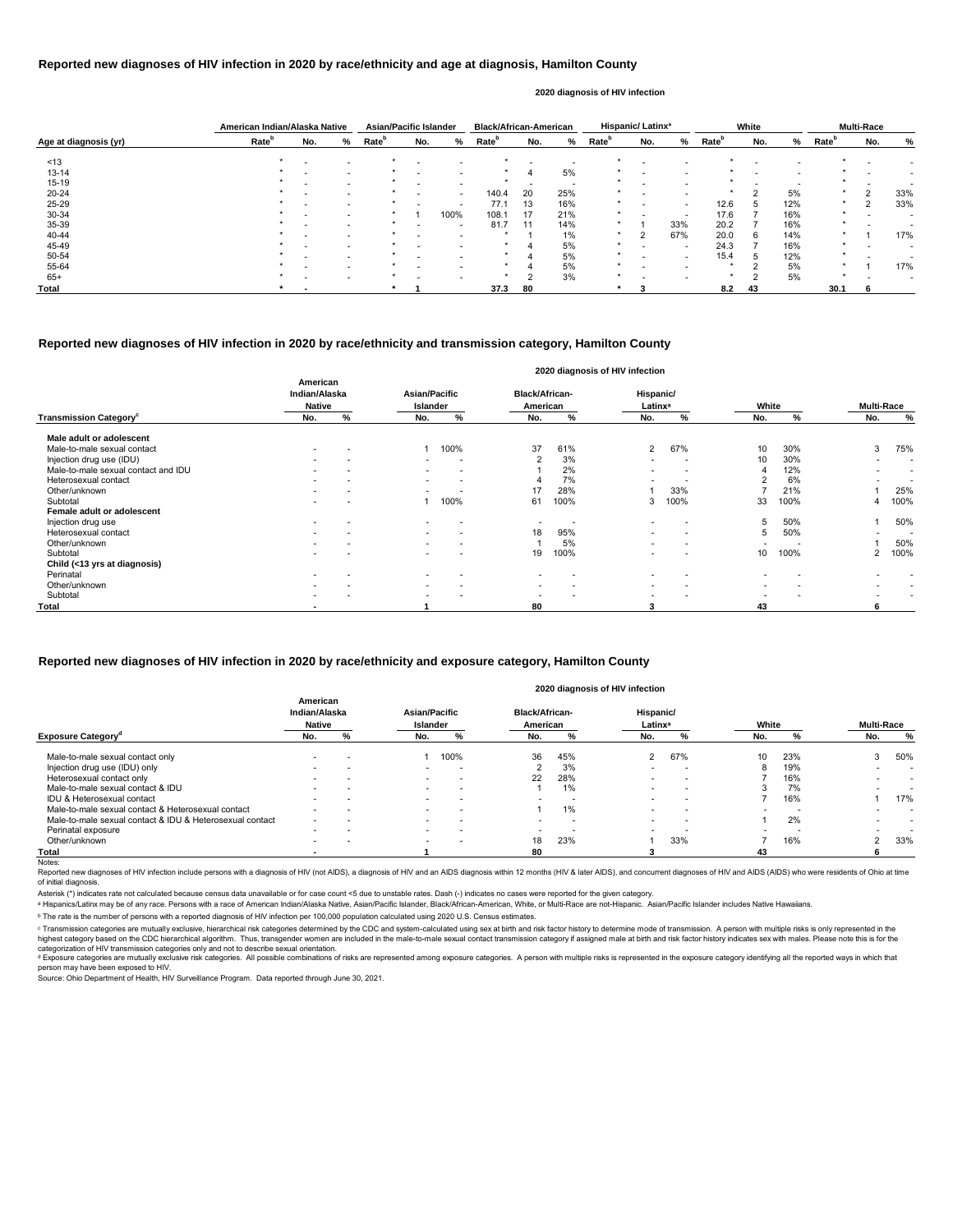**Trends in reported new diagnoses of HIV infection by year of diagnosis (2016-2020) and cumulative diagnoses by selected characteristics, Hamilton County** 

**Diagnoses of HIV Infection by Year**

|                                              |                   | 2016           |       |                   | 2017           |                          |                   | 2018         |       |                   | 2019           |     |                   | 2020           |     | <b>Cumulative</b><br><b>Diagnoses</b> |       |
|----------------------------------------------|-------------------|----------------|-------|-------------------|----------------|--------------------------|-------------------|--------------|-------|-------------------|----------------|-----|-------------------|----------------|-----|---------------------------------------|-------|
| <b>Characteristic</b>                        | Rate <sup>a</sup> | No.            | $\%$  | Rate <sup>a</sup> | No.            | $\%$                     | Rate <sup>a</sup> | No.          | %     | Rate <sup>a</sup> | No.            | ℅   | Rate <sup>a</sup> | No.            | %   | No.                                   | %     |
| Sex at birth                                 |                   |                |       |                   |                |                          |                   |              |       |                   |                |     |                   |                |     |                                       |       |
| Males                                        | 26.4              | 103            | 74%   | 34.4              | 135            | 73%                      | 35.7              | 141          | 76%   | 28.9              | 114            | 67% | 25.8              | 102            | 77% | 4,168                                 | 81%   |
| Females                                      | 8.6               | 36             | 26%   | 12.1              | 51             | 27%                      | 10.4              | 44           | 24%   | 13.3              | 56             | 33% | 7.3               | 31             | 23% | 968                                   | 19%   |
| Age at diagnosis (yr)                        |                   |                |       |                   |                |                          |                   |              |       |                   |                |     |                   |                |     |                                       |       |
| ~13                                          | $\star$           |                | 1%    | ×                 |                |                          |                   |              |       |                   |                |     |                   |                |     | 33                                    | 1%    |
| 13-14                                        |                   |                |       | ×                 | -1             | 1%                       |                   |              |       |                   |                |     |                   |                |     | 4                                     | 1%    |
| 15-19                                        | 11.4              | 6              | 4%    | 26.4              | 14             | 8%                       | 28.1              | 15           | 8%    | 12.9              | 7              | 4%  |                   | 4              | 3%  | 253                                   | 5%    |
| 20-24                                        | 39.2              | 21             | 15%   | 63.5              | 34             | 18%                      | 49.2              | 26           | 14%   | 51.4              | 27             | 16% | 45.4              | 24             | 18% | 728                                   | 14%   |
| 25-29                                        | 50.9              | 33             | 24%   | 58.1              | 38             | 20%                      | 54.9              | 36           | 19%   | 46.6              | 30             | 18% | 31.7              | 20             | 15% | 919                                   | 18%   |
| 30-34                                        | 43.9              | 25             | 18%   | 53.5              | 31             | 17%                      | 59.0              | 35           | 19%   | 51.1              | 31             | 18% | 40.3              | 25             | 19% | 986                                   | 19%   |
| 35-39                                        | 20.1              | 10             | 7%    | 39.1              | 20             | 11%                      | 53.2              | 28           | 15%   | 49.3              | 26             | 15% | 35.4              | 19             | 14% | 771                                   | 15%   |
| 40-44                                        | 27.1              | 12             | 9%    | 29.7              | 13             | 7%                       | 31.4              | 14           | 8%    | 33.1              | 15             | 9%  | 21.5              | 10             | 8%  | 566                                   | 11%   |
| 45-49                                        | 16.3              | 8              | 6%    | 22.6              | 11             | 6%                       | 16.9              | 8            | 4%    | 21.8              | 10             | 6%  | 24.8              | 11             | 8%  | 366                                   | 7%    |
| 50-54                                        | 16.6              | 9              | 6%    | 24.9              | 13             | 7%                       | 29.9              | 15           | 8%    | 18.6              | 9              | 5%  | 18.9              | 9              | 7%  | 264                                   | 5%    |
| 55-64                                        | 11.1              | 12             | 9%    | 8.3               | 9              | 5%                       | 5.5               | 6            | 3%    | 9.3               | 10             | 6%  | 6.6               | 7              | 5%  | 190                                   | 4%    |
| $65+$                                        | $\star$           | $\overline{2}$ | 1%    | $\ast$            | $\overline{2}$ | 1%                       | ÷                 | 2            | 1%    | 3.9               | 5              | 3%  |                   | 4              | 3%  | 56                                    | 1%    |
| Race/Ethnicity <sup>b</sup>                  |                   |                |       |                   |                |                          |                   |              |       |                   |                |     |                   |                |     |                                       |       |
| American Indian/Alaska Native                |                   |                |       |                   |                |                          |                   |              |       |                   |                |     |                   |                |     | $\overline{2}$                        | 1%    |
| Asian/Pacific Islander                       |                   |                | 1%    |                   |                | 1%                       |                   |              | 1%    |                   |                |     |                   |                | 1%  | 17                                    | 1%    |
| Black/African-American                       | 35.5              | 75             | 54%   | 46.5              | 99             | 53%                      | 40.6              | 87           | 47%   | 38.3              | 82             | 48% | 37.3              | 80             | 60% | 2,707                                 | 53%   |
| Hispanic/Latinx                              | 20.0              | 5              | 4%    | 22.5              | 6              | 3%                       | 24.8              | 7            | 4%    | 20.6              | 6              | 4%  | $\star$           | 3              | 2%  | 113                                   | 2%    |
| White                                        | 9.4               | 50             | 36%   | 12.8              | 68             | 37%                      | 15.5              | 82           | 44%   | 13.6              | 72             | 42% | 8.2               | 43             | 32% | 2,138                                 | 42%   |
| Multi-Race                                   | 44.7              | 8              | 6%    | 65.9              | 12             | 6%                       | 42.6              | 8            | 4%    | 52.1              | 10             | 6%  | 30.1              | 6              | 5%  | 150                                   | 3%    |
| Unknown                                      |                   |                |       |                   |                |                          |                   |              |       |                   |                |     |                   |                |     | 9                                     | 1%    |
| Race/Ethnicity <sup>b</sup> and Sex at birth |                   |                |       |                   |                |                          |                   |              |       |                   |                |     |                   |                |     |                                       |       |
| American Indian/Alaska Native Males          |                   |                |       |                   |                |                          |                   |              |       |                   |                |     |                   |                |     | 2                                     | $1\%$ |
| American Indian/Alaska Native Females        |                   |                |       |                   |                |                          |                   |              |       |                   |                |     |                   |                |     |                                       |       |
| Asian/Pacific Islander Males                 |                   |                | 1%    |                   |                |                          |                   |              | 1%    |                   |                |     |                   |                | 1%  | 14                                    | 1%    |
| Asian/Pacific Islander Females               |                   |                |       |                   |                | 1%                       |                   |              |       |                   |                |     |                   |                |     | 3                                     | 1%    |
| Black/African-American Males                 | 57.7              | 56             | 40%   | 75.4              | 74             | 40%                      | 67.8              | 67           | 36%   | 63.7              | 63             | 37% | 61.6              | 61             | 46% | 2,079                                 | 40%   |
| Black/African-American Females               | 16.7              | 19             | 14%   | 21.7              | 25             | 13%                      | 17.4              | 20           | 11%   | 16.5              | 19             | 11% | 16.5              | 19             | 14% | 628                                   | 12%   |
| Hispanic/Latino Males                        | $\star$           | 3              | 2%    | 36.0              | 5              | 3%                       | 41.5              | 6            | 3%    | 33.4              | 5              | 3%  | $^\star$          | 3              | 2%  | 91                                    | 2%    |
| Hispanic/Latina Females                      | $\star$           | $\overline{c}$ | $1\%$ | $\,$ $\,$         | $\overline{1}$ | $1\%$                    | $\star$           | $\mathbf{1}$ | $1\%$ | $\pmb{\ast}$      | $\mathbf{1}$   | 1%  | $\star$           |                |     | 22                                    | 1%    |
| <b>White Males</b>                           | 14.6              | 38             | 27%   | 16.9              | 44             | 24%                      | 23.5              | 61           | 33%   | 15.4              | 40             | 24% | 12.8              | 33             | 25% | 1,857                                 | 36%   |
| <b>White Females</b>                         | 4.4               | 12             | 9%    | 8.8               | 24             | 13%                      | 7.8               | 21           | 11%   | 11.8              | 32             | 19% | 3.7               | 10             | 8%  | 281                                   | 5%    |
| Multi-Race Males                             | 57.3              | 5              | 4%    | 135.6             | 12             | 6%                       | 65.8              | 6            | 3%    | 64.4              | 6              | 4%  | $\star$           | 4              | 3%  | 117                                   | 2%    |
| Multi-Race Females                           | $^\star$          | 3              | 2%    | $\star$           |                | $\overline{\phantom{a}}$ | $^\star$          | 2            | $1\%$ | $\star$           | $\overline{4}$ | 2%  | $^\star$          | $\overline{c}$ | 2%  | 33                                    | 1%    |
| Unknown                                      |                   |                |       | $\star$           |                |                          |                   |              |       |                   |                |     |                   |                |     | 9                                     | 1%    |
| <b>Total</b>                                 | 17.2              | 139            |       | 22.9              | 186            |                          | 22.7              | 185          |       | 20.8              | 170            |     | 16.3              | 133            |     | 5,136                                 |       |

Reported new diagnoses of HIV infection include persons with a diagnosis of HIV (not AIDS), a diagnosis of HIV and an AIDS diagnosis within 12 months (HIV & later AIDS), and concurrent diagnoses of HIV and AIDS (AIDS) who were residents of Ohio at time of initial diagnosis. Diagnoses of HIV infection by year (2016-2020) represent all reported cases diagnosed in each year; cumulative diagnoses represent all reported HIV and/or AIDS cases diagnosed since the beginning of the epidemic through 2020.

Asterisk (\*) indicates rate not calculated for case count <5 due to unstable rates. Dash (-) indicates no cases were reported for the given category.

ᵃ The rate is the number of persons with a reported diagnosis of HIV infection per 100,000 population calculated using U.S. Census estimates for that year.

<sup>ь</sup> Hispanics/Latinx may be of any race. Persons with a race of American Indian/Alaska Native, Asian/Pacific Islander, Black/African-American, White, or Multi-Race are not-Hispanic. Asian/Pacific Islander includes Native Hawaiians.

Source: Ohio Department of Health, HIV Surveillance Program. Data reported through June 30, 2021.

Notes: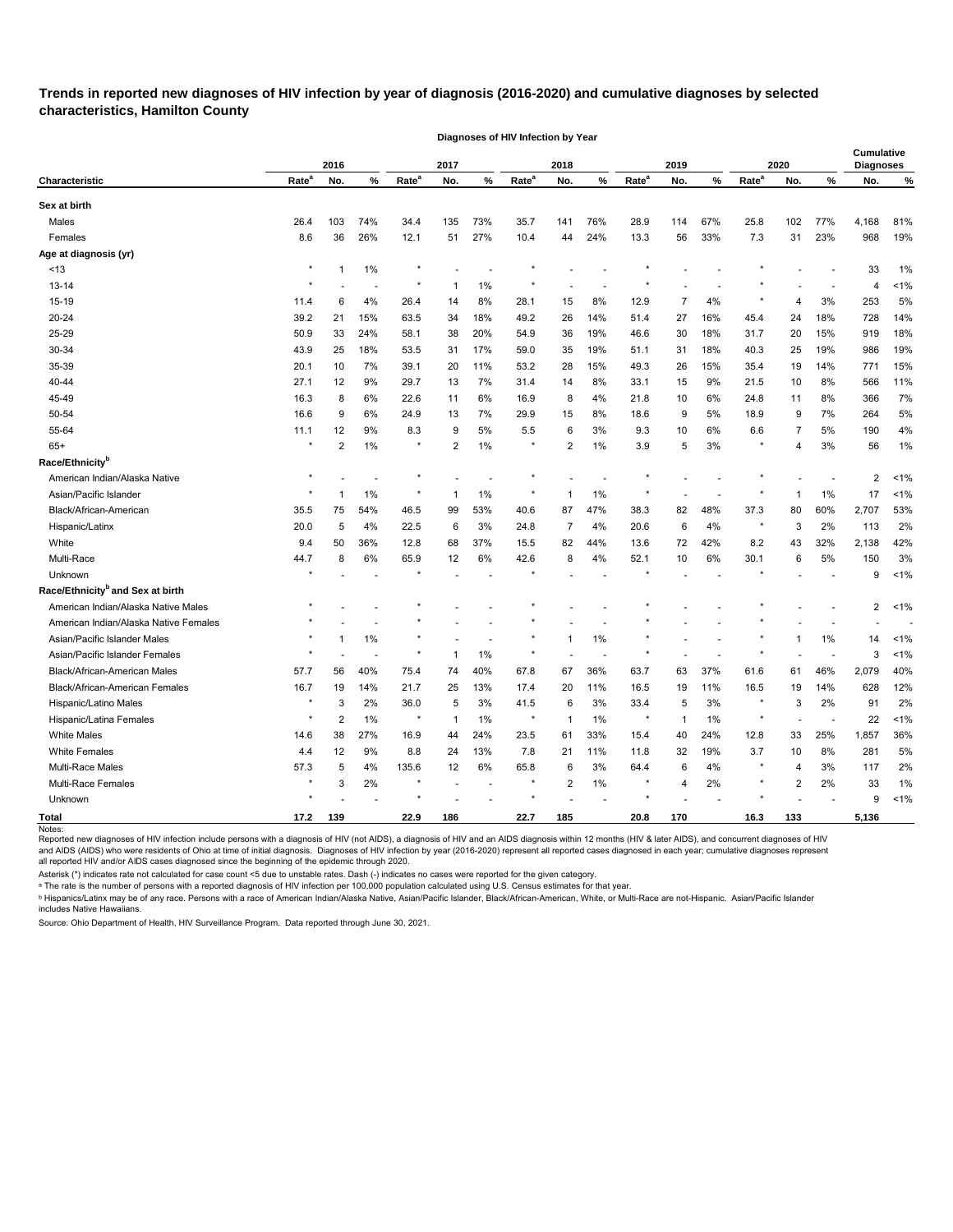**Trends in reported new diagnoses of HIV infection by year of diagnosis (2016-2020) and cumulative diagnoses by transmission category, Hamilton County**

|                                          |      |      |                          | Diagnoses of HIV Infection by Year |      |      |      |      |                          |                          |                                       |      |
|------------------------------------------|------|------|--------------------------|------------------------------------|------|------|------|------|--------------------------|--------------------------|---------------------------------------|------|
|                                          | 2016 |      | 2017                     |                                    | 2018 |      | 2019 |      | 2020                     |                          | <b>Cumulative</b><br><b>Diagnoses</b> |      |
| <b>Transmission Category<sup>a</sup></b> | No.  | %    | No.                      | %                                  | No.  | %    | No.  | %    | No.                      | %                        | No.                                   | %    |
| Male adult or adolescent                 |      |      |                          |                                    |      |      |      |      |                          |                          |                                       |      |
| Male-to-male sexual contact              | 60   | 58%  | 84                       | 62%                                | 65   | 46%  | 54   | 47%  | 53                       | 52%                      | 2,830                                 | 68%  |
| Injection drug use (IDU)                 | 6    | 6%   | 19                       | 14%                                | 41   | 29%  | 25   | 22%  | 12                       | 12%                      | 242                                   | 6%   |
| Male-to-male sexual contact and IDU      | 4    | 4%   | 5                        | 4%                                 | 5    | 4%   | 6    | 5%   | 5                        | 5%                       | 218                                   | 5%   |
| Heterosexual contact                     | 3    | 3%   |                          | 1%                                 | 5    | 4%   | 4    | 4%   | 6                        | 6%                       | 158                                   | 4%   |
| Other/unknown                            | 30   | 29%  | 26                       | 19%                                | 25   | 18%  | 25   | 22%  | 26                       | 25%                      | 700                                   | 17%  |
| Subtotal                                 | 103  | 100% | 135                      | 100%                               | 141  | 100% | 114  | 100% | 102                      | 100%                     | 4,148                                 | 100% |
| Female adult or adolescent               |      |      |                          |                                    |      |      |      |      |                          |                          |                                       |      |
| Injection drug use                       | 6    | 17%  | 19                       | 37%                                | 19   | 43%  | 29   | 52%  | 6                        | 19%                      | 173                                   | 18%  |
| Heterosexual contact                     | 26   | 74%  | 31                       | 61%                                | 24   | 55%  | 26   | 46%  | 23                       | 74%                      | 706                                   | 74%  |
| Other/unknown                            | 3    | 9%   |                          | 2%                                 |      | 2%   |      | 2%   | 2                        | 6%                       | 76                                    | 8%   |
| Subtotal                                 | 35   | 100% | 51                       | 100%                               | 44   | 100% | 56   | 100% | 31                       | 100%                     | 955                                   | 100% |
| Child (<13 yrs at diagnosis)             |      |      |                          |                                    |      |      |      |      |                          |                          |                                       |      |
| Perinatal                                |      | 100% |                          |                                    |      |      |      |      |                          |                          | 26                                    | 79%  |
| Other/unknown                            |      |      | $\overline{\phantom{a}}$ |                                    | ٠    |      | ٠    |      | $\overline{\phantom{0}}$ | $\overline{\phantom{a}}$ |                                       | 21%  |
| Subtotal                                 |      | 100% |                          |                                    |      |      |      |      |                          |                          | 33                                    | 100% |
| <b>Total</b>                             | 139  |      | 186                      |                                    | 185  |      | 170  |      | 133                      |                          | 5,136                                 |      |

**Trends in reported diagnoses of HIV infection by year of diagnosis (2016-2020) and cumulative diagnoses by exposure category, Hamilton County**

#### **Diagnoses of HIV Infection by Year**

|                                                          | 2016 |                          | 2017 |                          | 2018 |     | 2019 |                | 2020 |       | <b>Cumulative</b><br><b>Diagnoses</b> |     |
|----------------------------------------------------------|------|--------------------------|------|--------------------------|------|-----|------|----------------|------|-------|---------------------------------------|-----|
| <b>Exposure Category</b> "                               | No.  | %                        | No.  | %                        | No.  | %   | No.  | %              | No.  | %     | No.                                   | %   |
| Male-to-male sexual contact only                         | 60   | 43%                      | 79   | 42%                      | 64   | 35% | 53   | 31%            | 52   | 39%   | 2,706                                 | 53% |
| Injection drug use (IDU) only                            | 6    | 4%                       | 15   | 8%                       | 31   | 17% | 27   | 16%            | 10   | 8%    | 226                                   | 4%  |
| Heterosexual contact only                                | 29   | 21%                      | 32   | 17%                      | 29   | 16% | 30   | 18%            | 29   | 22%   | 864                                   | 17% |
| Male-to-male sexual contact & IDU                        |      | 2%                       | 3    | 2%                       |      | 2%  | 6    | 4%             | 4    | 3%    | 189                                   | 4%  |
| IDU & Heterosexual contact                               | 6    | 4%                       | 23   | 12%                      | 29   | 16% | 27   | 16%            | 8    | 6%    | 189                                   | 4%  |
| Male-to-male sexual contact & Heterosexual contact       | -    | $\overline{\phantom{a}}$ | 5    | 3%                       |      | 1%  |      | 1%             |      | $1\%$ | 124                                   | 2%  |
| Male-to-male sexual contact & IDU & Heterosexual contact |      | 1%                       | ົ    | 1%                       |      | 1%  |      | $\overline{a}$ |      | 1%    | 29                                    | 1%  |
| Perinatal exposure                                       |      | $1\%$                    |      | $\overline{\phantom{0}}$ |      | -   |      |                |      |       | 29                                    | 1%  |
| Other/unknown                                            | 32   | 23%                      | 27   | 15%                      | 26   | 14% | 26   | 15%            | 28   | 21%   | 780                                   | 15% |
| <b>Total</b>                                             | 139  |                          | 186  |                          | 185  |     | 170  |                | 133  |       | 5,136                                 |     |

Notes:<br>Reported new diagnoses of HIV infection include persons with a diagnosis of HIV (not AIDS), a diagnosis addignosis of HIDS diagnosis within 12 months (HIV & later AIDS), and concurrent diagnoses of HIV all reported HIV and/or AIDS cases diagnosed since the beginning of the epidemic through 2020.<br>Dash (-) indicates no cases were reported for the given category. and AIDS (AIDS) who were residents of Ohio at time of initial diagnosis. Diagnoses of HIV infection by year (2016-2020) represent all reported cases diagnosed in each year; cumulative diagnoses represent

a Transmission categories are mutually exclusive, hierarchical risk categories determined by the CDC and system-calculated using sex at birth and risk factor history to determine mode of transmission. A person with multip risks is only represented in the highest category based on the CDC hierarchical algorithm. Thus, transgender women are included in the male-to-male sexual contact transmission category if assigned male at birth and risk f history indicates sex with males. Please note this is for the categorization of HIV transmission categories only and not to describe sexual orientation.

 $^{\rm b}$  Exposure categories are mutually exclusive risk categories. All possible combinations of risks are represented among exposure categories. A person with multiple risks is represented in the exposure

category identifying all the reported ways in which that person may have been exposed to HIV. Source: Ohio Department of Health, HIV Surveillance Program. Data reported through June 30, 2021.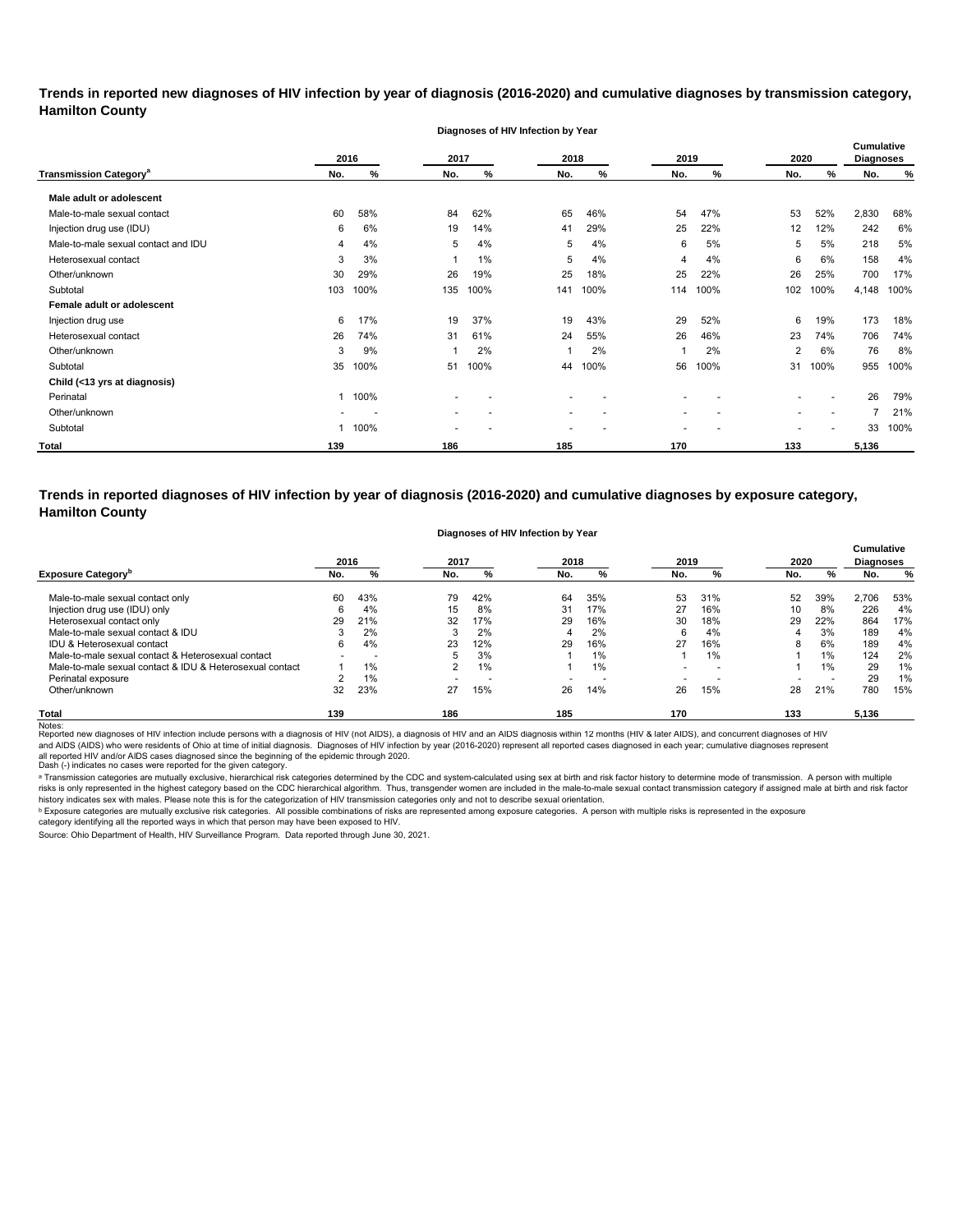## Persons Living with Diagnosed HIV Infection Reported in Hamilton County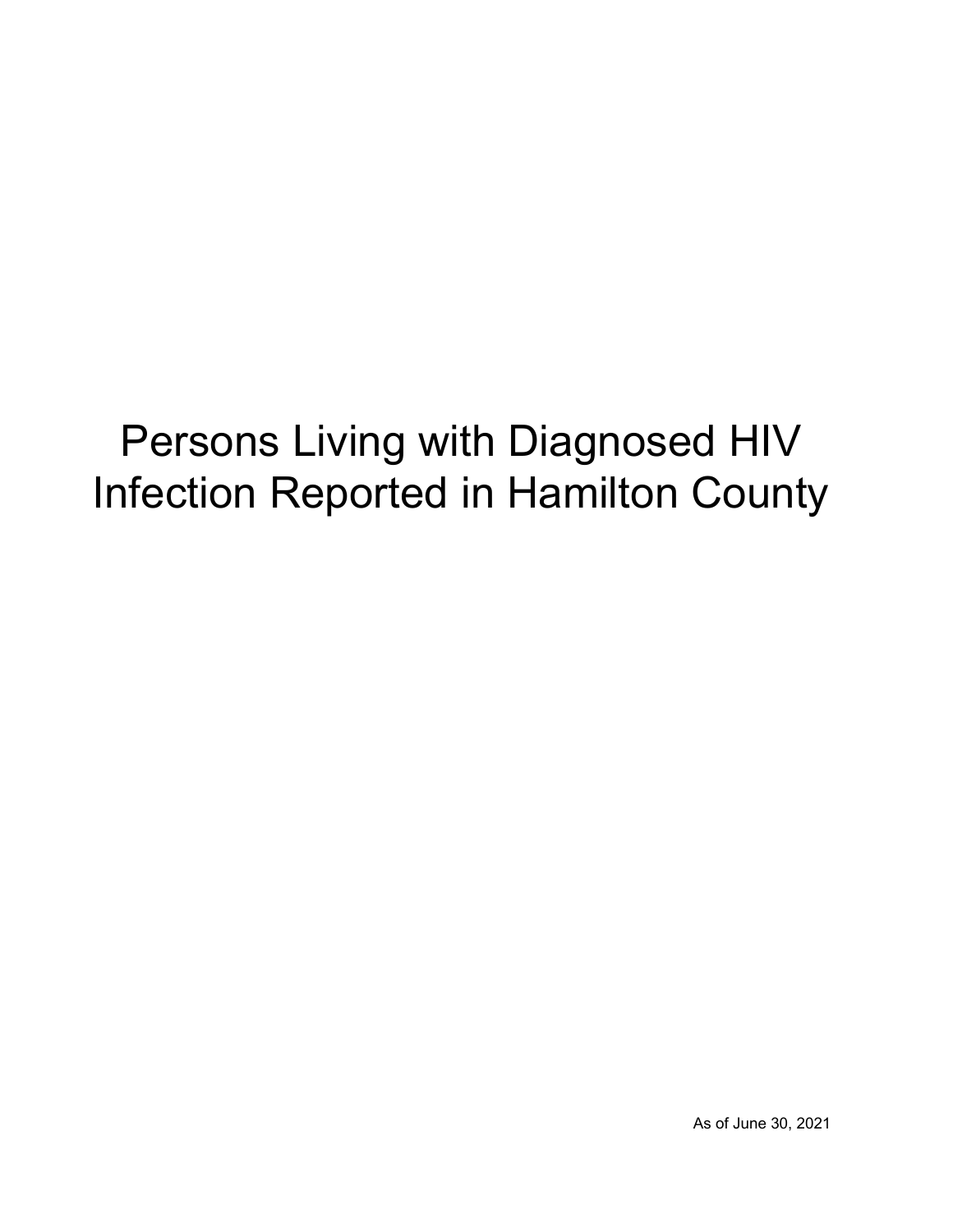|                                              |                   | Living with diagnosed HIV infection |         |                       |         | <b>Current Disease Status</b> |       |
|----------------------------------------------|-------------------|-------------------------------------|---------|-----------------------|---------|-------------------------------|-------|
|                                              |                   | in 2020                             |         | <b>HIV (not AIDS)</b> |         | <b>AIDS</b>                   |       |
| Characteristic                               | Rate <sup>a</sup> | No.                                 | %       | No.                   | %       | No.                           | ℅     |
| Sex at birth                                 |                   |                                     |         |                       |         |                               |       |
| Males                                        | 642.7             | 2,541                               | 77%     | 1,286                 | 75%     | 1,255                         | 80%   |
| Females                                      | 176.3             | 745                                 | 23%     | 440                   | 25%     | 305                           | 20%   |
| Age at end of year                           |                   |                                     |         |                       |         |                               |       |
| < 13                                         | 4.4               | 6                                   | $1\%$   | 5                     | $1\%$   | 1                             | $1\%$ |
| $13 - 14$                                    | $\star$           | $\mathbf{1}$                        | $< 1\%$ | $\mathbf{1}$          | 1%      |                               |       |
| 15-19                                        | 39.4              | 21                                  | 1%      | 18                    | 1%      | 3                             | $1\%$ |
| 20-24                                        | 219.7             | 116                                 | 4%      | 96                    | 6%      | 20                            | 1%    |
| 25-29                                        | 465.5             | 294                                 | 9%      | 225                   | 13%     | 69                            | 4%    |
| 30-34                                        | 676.2             | 419                                 | 13%     | 263                   | 15%     | 156                           | 10%   |
| 35-39                                        | 665.4             | 357                                 | 11%     | 212                   | 12%     | 145                           | 9%    |
| 40-44                                        | 625.2             | 291                                 | 9%      | 155                   | 9%      | 136                           | 9%    |
| 45-49                                        | 731.7             | 324                                 | 10%     | 151                   | 9%      | 173                           | 11%   |
| 50-54                                        | 819.8             | 390                                 | 12%     | 157                   | 9%      | 233                           | 15%   |
| 55-64                                        | 727.7             | 772                                 | 23%     | 323                   | 19%     | 449                           | 29%   |
| $65+$                                        | 223.1             | 295                                 | 9%      | 120                   | 7%      | 175                           | 11%   |
| Race/Ethnicity <sup>b</sup>                  |                   |                                     |         |                       |         |                               |       |
| American Indian/Alaska Native                | $\star$           | 1                                   | $< 1\%$ |                       |         | 1                             | 1%    |
| Asian/Pacific Islander                       | 93.0              | 23                                  | 1%      | 15                    | $1\%$   | 8                             | 1%    |
| Black/African-American                       | 890.1             | 1,909                               | 58%     | 992                   | 57%     | 917                           | 59%   |
| Hispanic/Latinx                              | 367.8             | 112                                 | 3%      | 53                    | 3%      | 59                            | 4%    |
| White                                        | 204.3             | 1,077                               | 33%     | 579                   | 34%     | 498                           | 32%   |
| Multi-Race                                   | 782.3             | 156                                 | 5%      | 79                    | 5%      | 77                            | 5%    |
| Unknown                                      |                   | 8                                   | 1%      | 8                     | 1%      |                               |       |
| Race/Ethnicity <sup>b</sup> and Sex at birth |                   |                                     |         |                       |         |                               |       |
| American Indian/Alaska Native Males          | $\star$           | 1                                   | $< 1\%$ |                       |         | 1                             | 1%    |
| American Indian/Alaska Native Females        | $\star$           | ÷,                                  |         |                       |         | $\overline{a}$                |       |
| Asian/Pacific Islander Males                 | 153.2             | 19                                  | 1%      | 14                    | 1%      | 5                             | 1%    |
| Asian/Pacific Islander Females               |                   | 4                                   | 1%      | 1                     | $< 1\%$ | 3                             | 1%    |
| Black/African-American Males                 | 1,434.2           | 1,420                               | 43%     | 718                   | 42%     | 702                           | 45%   |
| Black/African-American Females               | 423.5             | 489                                 | 15%     | 274                   | 16%     | 215                           | 14%   |
| Hispanic/Latino Males                        | 598.0             | 93                                  | 3%      | 41                    | $2\%$   | 52                            | $3%$  |
| Hispanic/Latina Females                      | 127.5             | 19                                  | 1%      | 12                    | 1%      | $\overline{7}$                | 1%    |
| <b>White Males</b>                           | 339.7             | 877                                 | 27%     | 446                   | 26%     | 431                           | 28%   |
| <b>White Females</b>                         | 74.3              | 200                                 | 6%      | 133                   | 8%      | 67                            | 4%    |
| <b>Multi-Race Males</b>                      | 1,285.6           | 124                                 | 4%      | 60                    | 3%      | 64                            | 4%    |
| <b>Multi-Race Females</b>                    | 310.8             | 32                                  | 1%      | 19                    | 1%      | 13                            | 1%    |
| Unknown                                      | $\star$           | 8                                   | 1%      | 8                     | $< 1\%$ |                               |       |
| <b>Total</b>                                 | 401.7             | 3,286                               |         | 1,726                 |         | 1,560                         |       |

## **Reported persons living with diagnosed HIV infection in 2020 by current disease status and selected characteristics, Hamilton County**

Notes:

Living with diagnosed HIV infection represents all persons ever diagnosed and reported with HIV and/or AIDS who have not been reported as having died as of December 31, 2020. Persons living with diagnosed HIV infection represent persons living in Ohio as of December 31, 2020, regardless of whether the person was a resident of Ohio at time of initial HIV and/or AIDS diagnosis.

Asterisk (\*) indicates rate not calculated for case count <5 due to unstable rates. Dash (-) indicates no cases were reported for the given category.

a The rate is the number of persons living with diagnosed HIV infection per 100,000 population calculated using 2020 U.S. Census estimates.

ᵇ Hispanics/Latinx may be of any race. Persons with a race of American Indian/Alaska Native, Asian/Pacific Islander, Black/African-American, White, or Multi-Race are not-Hispanic. Asian/Pacific Islander includes Native Hawaiians.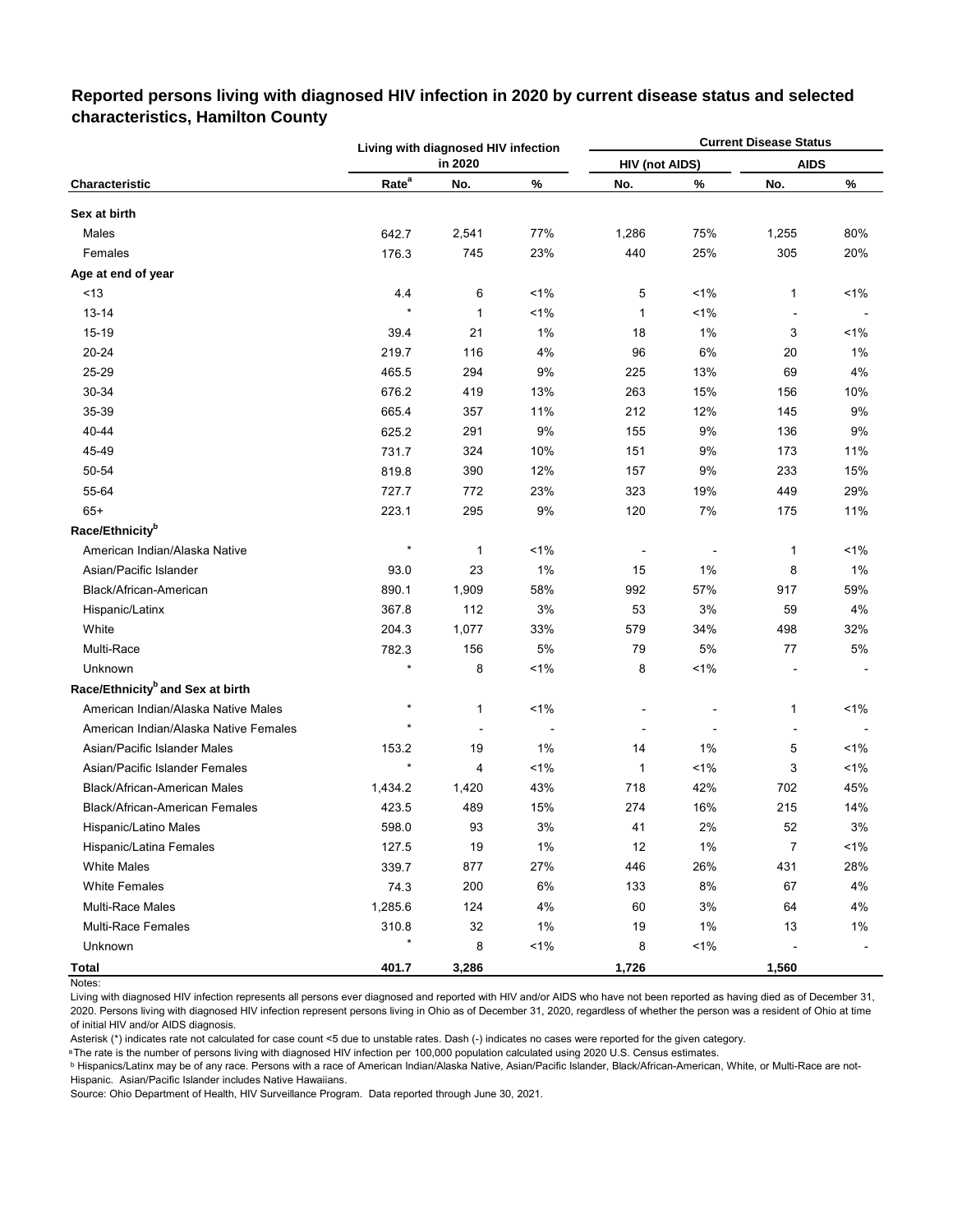## **Reported persons living with diagnosed HIV infection in 2020 by current disease status and transmission category, Hamilton County**

|                                          | Living with diagnosed HIV infection |      |                       |      | <b>Current Disease Status</b> |      |
|------------------------------------------|-------------------------------------|------|-----------------------|------|-------------------------------|------|
|                                          | in 2020                             |      | <b>HIV (not AIDS)</b> |      | <b>AIDS</b>                   |      |
| <b>Transmission Category<sup>a</sup></b> | No.                                 | %    | No.                   | %    | No.                           | %    |
| Male adult or adolescent                 |                                     |      |                       |      |                               |      |
| Male-to-male sexual contact              | 1,711                               | 68%  | 858                   | 67%  | 853                           | 68%  |
| Injection drug use (IDU)                 | 140                                 | 6%   | 70                    | 5%   | 70                            | 6%   |
| Male-to-male sexual contact and IDU      | 118                                 | 5%   | 48                    | 4%   | 70                            | 6%   |
| Heterosexual contact                     | 118                                 | 5%   | 48                    | 4%   | 70                            | 6%   |
| Other/unknown                            | 443                                 | 18%  | 257                   | 20%  | 186                           | 15%  |
| Subtotal                                 | 2,530                               | 100% | 1,281                 | 100% | 1,249                         | 100% |
| Female adult or adolescent               |                                     |      |                       |      |                               |      |
| Injection drug use                       | 116                                 | 16%  | 72                    | 17%  | 44                            | 15%  |
| Heterosexual contact                     | 566                                 | 78%  | 316                   | 73%  | 250                           | 84%  |
| Other/unknown                            | 48                                  | 7%   | 43                    | 10%  | 5                             | 2%   |
| Subtotal                                 | 730                                 | 100% | 431                   | 100% | 299                           | 100% |
| Child (<13 yrs at diagnosis)             |                                     |      |                       |      |                               |      |
| Perinatal                                | 22                                  | 85%  | 12                    | 86%  | 10                            | 83%  |
| Other/unknown                            | 4                                   | 15%  | 2                     | 14%  | $\overline{2}$                | 17%  |
| Subtotal                                 | 26                                  | 100% | 14                    | 100% | 12                            | 100% |
| Total                                    | 3,286                               |      | 1,726                 |      | 1,560                         |      |

## **Reported persons living with diagnosed HIV infection in 2020 by current disease status and exposure category, Hamilton County**

|                                                          | Living with diagnosed HIV infection |       |                       | <b>Current Disease Status</b> |             |     |  |  |
|----------------------------------------------------------|-------------------------------------|-------|-----------------------|-------------------------------|-------------|-----|--|--|
|                                                          | in 2020                             |       | <b>HIV (not AIDS)</b> |                               | <b>AIDS</b> |     |  |  |
| <b>Exposure Category</b> <sup>p</sup>                    | No.                                 | %     | No.                   | %                             | No.         | %   |  |  |
| Male-to-male sexual contact only                         | 1,618                               | 49%   | 819                   | 47%                           | 799         | 51% |  |  |
| Injection drug use (IDU) only                            | 132                                 | 4%    | 71                    | 4%                            | 61          | 4%  |  |  |
| Heterosexual contact only                                | 684                                 | 21%   | 364                   | 21%                           | 320         | 21% |  |  |
| Male-to-male sexual contact & IDU                        | 95                                  | 3%    | 44                    | 3%                            | 51          | 3%  |  |  |
| <b>IDU &amp; Heterosexual contact</b>                    | 124                                 | 4%    | 71                    | 4%                            | 53          | 3%  |  |  |
| Male-to-male sexual contact & Heterosexual contact       | 93                                  | 3%    | 39                    | 2%                            | 54          | 3%  |  |  |
| Male-to-male sexual contact & IDU & Heterosexual contact | 23                                  | $1\%$ | 4                     | $1\%$                         | 19          | 1%  |  |  |
| Perinatal exposure                                       | 24                                  | 1%    | 14                    | 1%                            | 10          | 1%  |  |  |
| Other/unknown                                            | 493                                 | 15%   | 300                   | 17%                           | 193         | 12% |  |  |
| Total                                                    | 3.286                               |       | 1.726                 |                               | 1.560       |     |  |  |

Notes:

Living with diagnosed HIV infection represents all persons ever diagnosed and reported with HIV and/or AIDS who have not been reported as having died as of December 31, 2020. Persons living with diagnosed HIV infection represent persons living in Ohio as of December 31, 2020, regardless of whether the person was a resident of Ohio at time of initial HIV and/or AIDS diagnosis.

Dash (-) indicates no cases were reported for the given category.

a Transmission categories are mutually exclusive, hierarchical risk categories determined by the CDC and system-calculated using sex at birth and risk factor history to determine mode of transmission. A person with multiple risks is only represented in the highest category based on the CDC hierarchical algorithm. Thus, transgender women are included in the male-to-male sexual contact transmission category if assigned male at birth and risk factor history indicates sex with males. Please note this is for the categorization of HIV transmission categories only and not to describe sexual orientation.

**b** Exposure categories are mutually exclusive risk categories. All possible combinations of risks are represented among exposure categories. A person with multiple risks is represented in the exposure category identifying all the reported ways in which that person may have been exposed to HIV.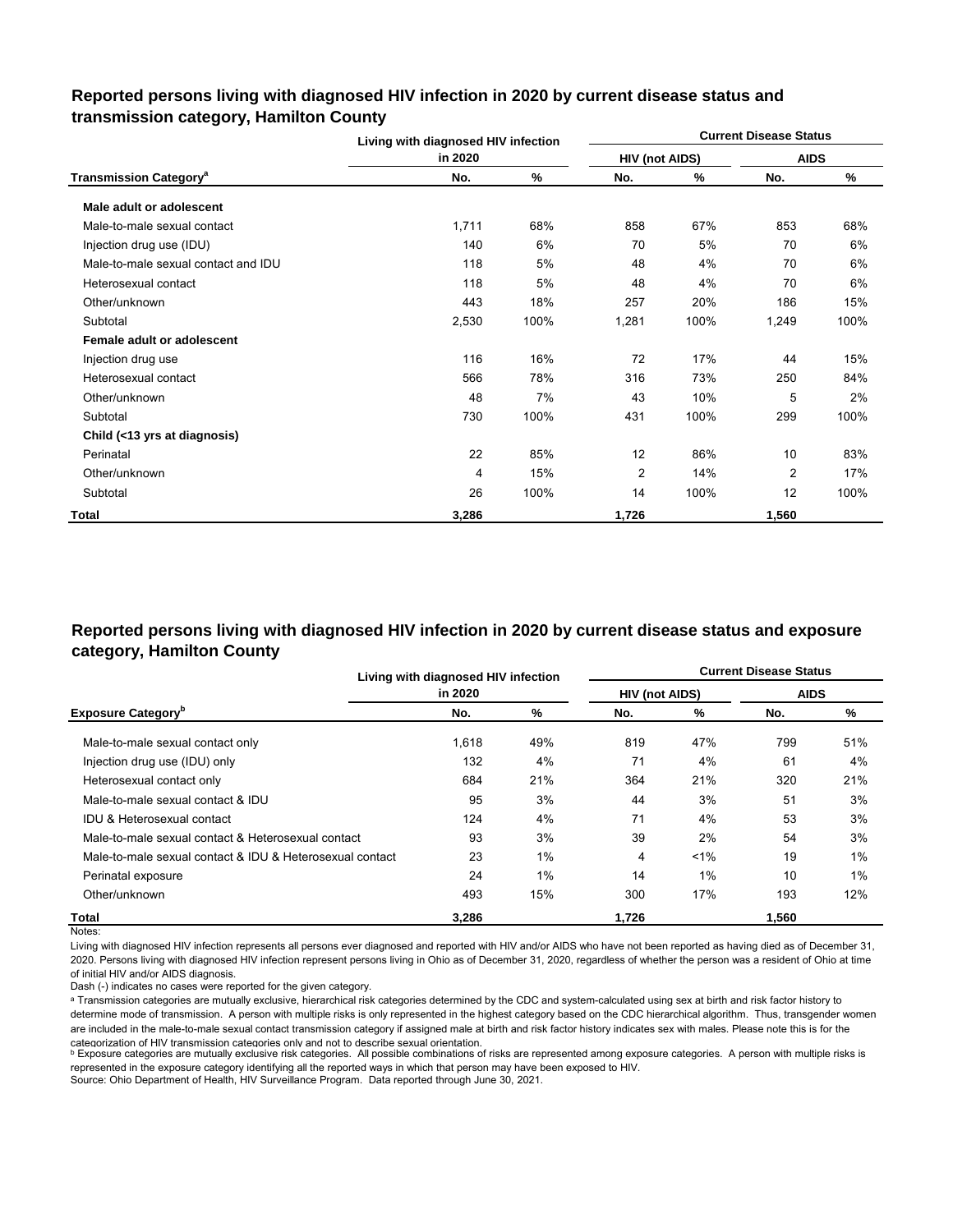|                    |                          | American Indian/Alaska Native |   | <b>Asian/Pacific Islander</b> |     |     | <b>Black/African-American</b> |       |       | Hispanic/Latinx <sup>a</sup> |     |     | White             |       |       |                   | <b>Multi-Race</b> |     | <b>Unknown</b> |     |
|--------------------|--------------------------|-------------------------------|---|-------------------------------|-----|-----|-------------------------------|-------|-------|------------------------------|-----|-----|-------------------|-------|-------|-------------------|-------------------|-----|----------------|-----|
| Age at end of year | <b>Rate</b> <sup>p</sup> | No.                           | % | Rate <sup>r</sup>             | No. | %   | Rate <sup>r</sup>             | No.   | %     | Rate <sup>r</sup>            | No. | %   | Rate <sup>r</sup> | No.   | ℅     | Rate <sup>'</sup> | No.               | %   | No.            | ℅   |
| ~13                |                          | $5$                           |   |                               |     |     |                               | 6     | 1%    |                              |     |     |                   |       |       |                   |                   |     |                |     |
| 13-14              |                          | $5$                           |   |                               |     |     |                               |       | $1\%$ |                              |     |     |                   |       |       |                   |                   |     |                |     |
| $15 - 19$          |                          |                               |   |                               |     |     | 132.1                         | 20    | $1\%$ |                              |     |     |                   |       | $1\%$ |                   |                   |     |                |     |
| 20-24              |                          |                               |   |                               |     |     | 638.8                         | 91    | 5%    |                              |     | 3%  | 40.3              | 13    | 1%    | 471.7             |                   | 6%  |                |     |
| 25-29              |                          | <5                            |   |                               |     | 4%  | .161.8                        | 196   | 10%   | 652.8                        | 16  | 14% | 161.4             | 64    | 6%    | 037.2             |                   | 11% |                |     |
| 30-34              |                          | <5                            |   | 247.9                         |     | 30% | .709.8                        | 269   | 14%   | 359.4                        | 8   | 7%  | 248.6             | 99    | 9%    | 2,873.1           | 36                | 23% |                |     |
| 35-39              |                          | <5                            |   | 215.9                         |     | 22% | .573.9                        | 212   | 11%   | 643.1                        | 14  | 13% | 311.2             | 108   | 10%   | ,984.6            | 18                | 12% |                |     |
| 40-44              |                          | <5                            |   |                               |     | 9%  | .271.9                        | 152   | 8%    | 959.0                        | 18  | 16% | 352.9             | 106   | 10%   | 1,660.3           | 13.               | 8%  |                |     |
| 45-49              |                          | <5                            |   |                               |     | 17% | .518.7                        | 177   | 9%    | .304.6                       | 20  | 18% | 371.3             | 107   | 10%   | 2,657.8           | 16                | 10% |                |     |
| 50-54              |                          | $<$ 5                         |   |                               |     | 13% | .674.8                        | 203   | 11%   | .194.5                       | 14  | 13% | 471.6             | 153   | 14%   | 2,783.7           | 13.               | 8%  |                | 38% |
| 55-64              |                          |                               |   |                               |     | 4%  | .614.4                        | 422   | 22%   | 927.6                        | 15  | 13% | 402.6             | 304   | 28%   | 3,225.8           | 26                | 17% |                | 50% |
| 65+                |                          | <5                            |   |                               |     |     | 580.2                         | 160   | 8%    |                              |     | 4%  | 121.8             | 122   | 11%   | ,328.9            | 8                 | 5%  |                | 13% |
| Total              |                          |                               |   | 93.0                          | 23  |     | 890.1                         | 1.909 |       | 367.8                        | 112 |     | 204.3             | 1.077 |       | 782.3             | 156               |     |                |     |

© Transmission categories are mutually exclusive, hierarchical risk categories determined by the CDC and system-calculated using sex at birth and risk factor history to determine mode of transmission. A person with multip hierarchical algorithm. Thus, transgender women are included in the male-to-male sexual contact transmission category if assigned male at birth and risk factor history indicates sex with males. Please note this is for the sexual orientation.

<sup>d</sup> Exposure categories are mutually exclusive risk categories. All possible combinations of risks are represented among exposure categories. A person with multiple risks is represented in the exposure category identifying

|                                           | Living with diagnosed HIV infection in 2020 |                          |                                  |      |                                   |      |                                  |                          |                |      |                   |      |                          |                          |
|-------------------------------------------|---------------------------------------------|--------------------------|----------------------------------|------|-----------------------------------|------|----------------------------------|--------------------------|----------------|------|-------------------|------|--------------------------|--------------------------|
|                                           | American<br>Indian/Alaska<br><b>Native</b>  |                          | Asian/Pacific<br><b>Islander</b> |      | <b>Black/African-</b><br>American |      | Hispanic/<br>Latinx <sup>a</sup> |                          | White          |      | <b>Multi-Race</b> |      | Unknown                  |                          |
| <b>Transmission Category</b> <sup>c</sup> | No.                                         | %                        | No.                              | %    | No.                               | %    | No.                              | %                        | No.            | %    | No.               | %    | No.                      | %                        |
| Male adult or adolescent                  |                                             |                          |                                  |      |                                   |      |                                  |                          |                |      |                   |      |                          |                          |
| Male-to-male sexual contact               |                                             | 100%                     | 14                               | 74%  | 900                               | 64%  | 57                               | 61%                      | 645            | 74%  | 94                | 76%  | ٠                        | $\overline{\phantom{a}}$ |
| Injection drug use (IDU)                  |                                             |                          | $\overline{\phantom{0}}$         |      | 50                                | 4%   | 9                                | 10%                      | 73             | 8%   |                   | 6%   | $\overline{\phantom{a}}$ | $\overline{\phantom{0}}$ |
| Male-to-male sexual contact and IDU       |                                             | $\overline{\phantom{a}}$ |                                  | 5%   | 46                                | 3%   |                                  | 4%                       | 65             | 7%   |                   | 2%   | $\overline{\phantom{0}}$ |                          |
| Heterosexual contact                      |                                             | $\overline{\phantom{a}}$ |                                  | 5%   | 101                               | 7%   |                                  | 8%                       |                | 1%   |                   | 2%   | $\overline{\phantom{a}}$ |                          |
| Other/unknown                             |                                             |                          |                                  | 16%  | 313                               | 22%  | 16                               | 17%                      | 87             | 10%  | 17                | 14%  |                          | 100%                     |
| Subtotal                                  |                                             | 100%                     | 19                               | 100% | 1,410                             | 100% | 93                               | 100%                     | 876            | 100% | 124               | 100% |                          | 100%                     |
| Female adult or adolescent                |                                             |                          |                                  |      |                                   |      |                                  |                          |                |      |                   |      |                          |                          |
| Injection drug use                        |                                             |                          | $\overline{\phantom{0}}$         |      | 28                                | 6%   |                                  | 21%                      | 79             | 40%  | ა                 | 16%  | ۰.                       | $\overline{\phantom{0}}$ |
| Heterosexual contact                      | $\blacksquare$                              | $\overline{\phantom{0}}$ |                                  | 75%  | 423                               | 88%  | 13                               | 68%                      | 103            | 52%  | 24                | 77%  | ٠                        |                          |
| Other/unknown                             |                                             |                          |                                  | 25%  | 27                                | 6%   | $\overline{2}$                   | 11%                      | 15             | 8%   | ົ                 | 6%   |                          | 100%                     |
| Subtotal                                  |                                             |                          |                                  | 100% | 478                               | 100% | 19                               | 100%                     | 197            | 100% | 31                | 100% |                          | 100%                     |
| Child (<13 yrs at diagnosis)              |                                             |                          |                                  |      |                                   |      |                                  |                          |                |      |                   |      |                          |                          |
| Perinatal                                 |                                             |                          | $\overline{\phantom{a}}$         |      | 19                                | 90%  | $\overline{\phantom{a}}$         |                          | $\overline{2}$ | 50%  |                   | 100% | $\overline{\phantom{a}}$ |                          |
| Other/unknown                             |                                             |                          | $\overline{\phantom{a}}$         |      |                                   | 10%  | $\overline{\phantom{0}}$         | $\overline{\phantom{0}}$ | $\mathfrak{p}$ | 50%  |                   |      | $\overline{\phantom{0}}$ |                          |
| Subtotal                                  |                                             |                          | $\overline{a}$                   |      | 21                                | 100% | $\overline{\phantom{a}}$         |                          |                | 100% |                   | 100% | ٠                        |                          |
| <b>Total</b>                              |                                             |                          | 23                               |      | 1.909                             |      | 112                              |                          | 1,077          |      | 156               |      | 8                        |                          |

Living with diagnosed HIV infection represents all persons ever diagnosed and reported with HIV and/or AIDS who have not been reported as having died as of December 31, 2020. Persons living with diagnosed HIV infection rep regardless of whether the person was a resident of Ohio at time of initial HIV and/or AIDS diagnosis.

#### Notes:

#### **Reported persons living with diagnosed HIV infection in 2020 by race/ethnicity and transmission category, Hamilton County**

#### **Reported persons living with diagnosed HIV infection in 2020 by race/ethnicity and age, Hamilton County**

#### **Living with diagnosed HIV infection in 2020**

#### **Reported persons living with diagnosed HIV infection in 2020 by race/ethnicity and exposure category, Hamilton County**

#### **Living with diagnosed HIV infection in 2020**

Source: Ohio Department of Health, HIV Surveillance Program. Data reported through June 30, 2021.

|                                                          |                          | American<br>Indian/Alaska<br><b>Native</b> |                          | <b>Asian/Pacific</b><br>Islander |       | <b>Black/African-</b><br>American |                          | Hispanic/<br>Latinx <sup>a</sup> |       | White |     | <b>Multi-Race</b> | <b>Unknown</b> |      |
|----------------------------------------------------------|--------------------------|--------------------------------------------|--------------------------|----------------------------------|-------|-----------------------------------|--------------------------|----------------------------------|-------|-------|-----|-------------------|----------------|------|
| <b>Exposure Category<sup>a</sup></b>                     | No.                      | %                                          | No.                      | %                                | No.   | %                                 | No.                      |                                  | No.   |       | No. | %                 | No.            | %    |
| Male-to-male sexual contact only                         |                          | 100%                                       | 14                       | 61%                              | 839   | 44%                               | 53                       | 47%                              | 624   | 58%   | 87  | 56%               |                |      |
| Injection drug use (IDU) only                            | $\overline{\phantom{a}}$ | $\overline{\phantom{a}}$                   | $\overline{\phantom{a}}$ |                                  | 44    | 2%                                |                          | 6%                               | 76    | 7%    |     | 3%                |                |      |
| Heterosexual contact only                                |                          | -                                          |                          | 17%                              | 524   | 27%                               | 20                       | 18%                              | 109   | 10%   | 27  | 17%               |                |      |
| Male-to-male sexual contact & IDU                        |                          | $\overline{\phantom{a}}$                   |                          | 4%                               | 33    | 2%                                |                          | 4%                               | 56    | 5%    |     | 1%                |                |      |
| IDU & Heterosexual contact                               | $\overline{\phantom{a}}$ | $\overline{\phantom{a}}$                   |                          | $\overline{\phantom{a}}$         | 34    | 2%                                | 6                        | 5%                               | 76    | 7%    |     | 5%                |                |      |
| Male-to-male sexual contact & Heterosexual contact       |                          |                                            |                          |                                  | 61    | 3%                                |                          | 4%                               | 21    | 2%    |     | 4%                |                |      |
| Male-to-male sexual contact & IDU & Heterosexual contact | $\overline{\phantom{a}}$ | $\overline{\phantom{a}}$                   | $\overline{\phantom{a}}$ | $\overline{\phantom{a}}$         |       | 1%                                | $\overline{\phantom{a}}$ | $\overline{\phantom{a}}$         | 9     | 1%    |     | 1%                |                |      |
| Perinatal exposure                                       | $\overline{\phantom{0}}$ | $\overline{\phantom{a}}$                   | $\overline{\phantom{a}}$ | -                                | 21    | 1%                                |                          | -                                |       | 0%    |     | 1%                |                |      |
| Other/unknown                                            |                          | $\overline{\phantom{a}}$                   |                          | 17%                              | 340   | 18%                               | 18                       | 16%                              | 104   | 10%   | 19  | 12%               |                | 100% |
| Total                                                    |                          |                                            | 23                       |                                  | 1.909 |                                   | 112                      |                                  | 1.077 |       | 156 |                   |                |      |

ᵇ The rate is the number of persons living with diagnosed HIV infection per 100,000 population calculated using U.S. Census estimates for that year.

Asterisk (\*) indicates rate not calculated because census data unavailable or for case count <5 due to unstable rates. Dash (-) indicates no cases were reported for the given category.

a Hispanics/Latinx may be of any race. Persons with a race of American Indian/Alaska Native, Asian/Pacific Islander, Black/African-American, White, or Multi-Race are not-Hispanic. Asian/Pacific Islander includes Native Haw

#### HIV.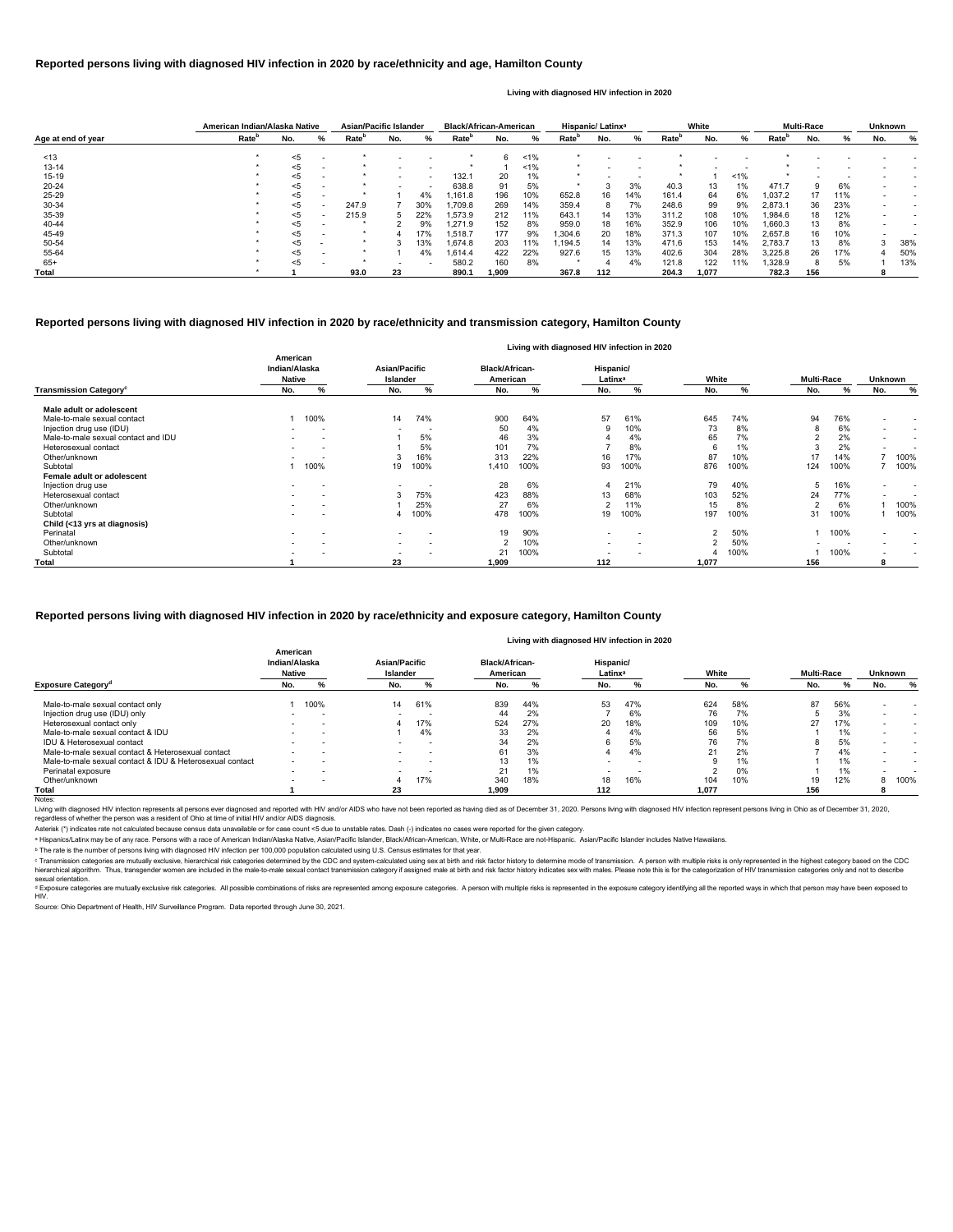## **Trends in reported persons living with diagnosed HIV infection by year of diagnosis and selected characteristics, Hamilton County, 2016-2020**

**Living with Diagnosed HIV Infection**

| Rate <sup>a</sup><br>Rate <sup>a</sup><br>Rate <sup>a</sup><br>Rate <sup>a</sup><br>Rate <sup>a</sup><br>%<br>%<br>%<br>%<br><b>Characteristic</b><br>No.<br>%<br>No.<br>No.<br>No.<br>No.<br>Sex at birth<br>77%<br>2,346<br>78%<br>78%<br>2,471<br>78%<br>2,521<br>77%<br>2,541<br>Males<br>628.1<br>2,467<br>626.4<br>642.7<br>601.4<br>638.1<br>22%<br>23%<br>Females<br>153.9<br>645<br>22%<br>690<br>22%<br>702<br>23%<br>176.3<br>745<br>163.9<br>166.3<br>175.4<br>741<br>Age at end of year<br>~13<br>5.1<br>7<br>1%<br>$1\%$<br>5.1<br>7<br>$1\%$<br>5.1<br>$\overline{7}$<br>$1\%$<br>6<br>1%<br>4.4<br>6<br>4.4<br>$\star$<br>$\overline{c}$<br>1%<br>1%<br>1%<br>1%<br>1%<br>13-14<br>$\star$<br>3<br>$\star$<br>$\star$<br>1<br>$\mathbf{1}$<br>-1<br>15-19<br>30.3<br>16<br>1%<br>37.7<br>1%<br>50.6<br>23<br>1%<br>39.4<br>1%<br>20<br>27<br>1%<br>42.4<br>21<br>4%<br>20-24<br>274.7<br>147<br>5%<br>272.8<br>253.1<br>4%<br>146<br>5%<br>261.2<br>138<br>4%<br>133<br>219.7<br>116<br>25-29<br>9%<br>519.9<br>337<br>11%<br>557.8<br>365<br>12%<br>344<br>11%<br>486.6<br>313<br>10%<br>294<br>524.2<br>465.5<br>30-34<br>13%<br>512.3<br>292<br>10%<br>11%<br>12%<br>13%<br>419<br>586.7<br>340<br>644.1<br>382<br>705.0<br>428<br>676.2<br>500.8<br>11%<br>35-39<br>249<br>8%<br>519.4<br>8%<br>552.8<br>9%<br>602.5<br>10%<br>665.4<br>357<br>266<br>291<br>318<br>9%<br>624.9<br>670.8<br>9%<br>9%<br>652.2<br>625.2<br>291<br>40-44<br>277<br>9%<br>294<br>628.8<br>280<br>9%<br>296<br>10%<br>45-49<br>369<br>12%<br>362<br>11%<br>315<br>10%<br>9%<br>324<br>752.2<br>744.3<br>664.8<br>674.1<br>309<br>731.7<br>929.9<br>12%<br>50-54<br>17%<br>932.0<br>15%<br>922.9<br>463<br>15%<br>879.2<br>819.8<br>390<br>503<br>487<br>426<br>13%<br>55-64<br>580.2<br>23%<br>23%<br>627<br>21%<br>615.6<br>669<br>21%<br>660.8<br>716<br>706.5<br>23%<br>727.7<br>772<br>761<br>9%<br>$65+$<br>139.1<br>165<br>6%<br>162.7<br>199<br>6%<br>7%<br>8%<br>223.1<br>295<br>166.9<br>209<br>192.0<br>247<br>$^\star$<br>$< 1\%$<br>1%<br>1%<br>$< 1\%$<br>1%<br>American Indian/Alaska Native<br>$\ast$<br>1<br>$\mathbf 1$<br>1<br>-1<br>1<br>75.6<br>1%<br>Asian/Pacific Islander<br>66.2<br>14<br>1%<br>71.0<br>1%<br>18<br>1%<br>83.4<br>20<br>1%<br>93.0<br>23<br>16<br>58%<br>Black/African-American<br>59%<br>58%<br>58%<br>58%<br>829.6<br>1,751<br>861.8<br>1,836<br>861.4<br>1,844<br>887.7<br>1,902<br>890.1<br>1,909<br>332.6<br>352.7<br>3%<br>83<br>3%<br>94<br>3%<br>340.7<br>96<br>3%<br>371.5<br>108<br>3%<br>367.8<br>112<br>Hispanic/Latinx<br>33%<br>White<br>192.1<br>1,024<br>34%<br>200.3<br>1,066<br>34%<br>201.0<br>1,067<br>34%<br>203.3<br>33%<br>204.3<br>1,077<br>1,077<br>Multi-Race<br>5%<br>615.2<br>110<br>4%<br>4%<br>4%<br>156<br>746.4<br>136<br>4%<br>740.2<br>139<br>761.2<br>146<br>782.3<br>1%<br>$\star$<br>8<br>1%<br>1%<br>8<br>1%<br>$< 1\%$<br>8<br>$\star$<br>8<br>$\star$<br>$\star$<br>8<br>Unknown<br>Race/Ethnicity <sup>b</sup> and Sex at birth<br>$^\star$<br>$\star$<br>American Indian/Alaska Native Males<br>1%<br>*<br>$1\%$<br>$1\%$<br>$\ast$<br>1%<br>1%<br>$\mathbf{1}$<br>$\mathbf 1$<br>1<br>1<br>1<br>$\star$<br>American Indian/Alaska Native Females<br>$\star$<br>$\star$<br>$\star$<br>1%<br>118.2<br>1%<br>1%<br>153.2<br>1%<br>Asian/Pacific Islander Males<br>116.1<br>12<br>136.4<br>16<br>142.7<br>17<br>1%<br>19<br>13<br>$\ast$<br>$\overline{2}$<br>1%<br>1%<br>$\star$<br>1%<br>$\star$<br>1%<br>1%<br>Asian/Pacific Islander Females<br>3<br>2<br>3<br>4<br>43%<br>1,305<br>44%<br>43%<br>1,370<br>43%<br>1,416<br>43%<br>1,420<br><b>Black/African-American Males</b><br>1,345.2<br>1,394.7<br>1,368<br>1,386.1<br>1,432.4<br>1,434.2<br>15%<br>391.0<br>15%<br>407.1<br>15%<br>474<br>15%<br>421.1<br>15%<br>423.5<br>489<br><b>Black/African-American Females</b><br>446<br>468<br>411.3<br>486<br>528.4<br>68<br>2%<br>554.4<br>77<br>2%<br>546.4<br>79<br>2%<br>581.9<br>87<br>3%<br>598.0<br>93<br>3%<br>Hispanic/Latino Males<br>1%<br>1%<br>21<br>1%<br>19<br>1%<br>Hispanic/Latina Females<br>124.1<br>15<br>133.2<br>17<br>$1\%$<br>17<br>127.5<br>123.9<br>148.7<br><b>White Males</b><br>333.1<br>28%<br>27%<br>868<br>29%<br>342.2<br>891<br>28%<br>341.4<br>887<br>338.4<br>878<br>27%<br>339.7<br>877<br><b>White Females</b><br>57.3<br>6%<br>156<br>5%<br>64.4<br>175<br>6%<br>66.4<br>180<br>6%<br>73.6<br>199<br>6%<br>74.3<br>200<br>Multi-Race Males<br>974.9<br>4%<br>1,243.2<br>110<br>3%<br>1,218.2<br>3%<br>1,235.0<br>1,285.6<br>124<br>85<br>3%<br>111<br>115<br>4%<br>1%<br>Multi-Race Females<br>272.9<br>25<br>1%<br>$1\%$<br>28<br>1%<br>314.2<br>31<br>1%<br>32<br>277.4<br>26<br>289.7<br>310.8<br>$\star$<br>$\star$<br>$\star$<br>$\star$<br>$\star$<br>8<br>8<br>1%<br>8<br>1%<br>8<br>$< 1\%$<br>Unknown<br>$1\%$<br>$1\%$<br>8<br>369.7<br>2,991<br>387.9<br>3,157<br>388.5<br>3,173<br>399.0<br>3,262<br>401.7<br>3,286<br>Notes: |                             | 2016 |  |  | 2017 |  | 2018 |  |  | 2019 |  |  | 2020 |  |  |
|---------------------------------------------------------------------------------------------------------------------------------------------------------------------------------------------------------------------------------------------------------------------------------------------------------------------------------------------------------------------------------------------------------------------------------------------------------------------------------------------------------------------------------------------------------------------------------------------------------------------------------------------------------------------------------------------------------------------------------------------------------------------------------------------------------------------------------------------------------------------------------------------------------------------------------------------------------------------------------------------------------------------------------------------------------------------------------------------------------------------------------------------------------------------------------------------------------------------------------------------------------------------------------------------------------------------------------------------------------------------------------------------------------------------------------------------------------------------------------------------------------------------------------------------------------------------------------------------------------------------------------------------------------------------------------------------------------------------------------------------------------------------------------------------------------------------------------------------------------------------------------------------------------------------------------------------------------------------------------------------------------------------------------------------------------------------------------------------------------------------------------------------------------------------------------------------------------------------------------------------------------------------------------------------------------------------------------------------------------------------------------------------------------------------------------------------------------------------------------------------------------------------------------------------------------------------------------------------------------------------------------------------------------------------------------------------------------------------------------------------------------------------------------------------------------------------------------------------------------------------------------------------------------------------------------------------------------------------------------------------------------------------------------------------------------------------------------------------------------------------------------------------------------------------------------------------------------------------------------------------------------------------------------------------------------------------------------------------------------------------------------------------------------------------------------------------------------------------------------------------------------------------------------------------------------------------------------------------------------------------------------------------------------------------------------------------------------------------------------------------------------------------------------------------------------------------------------------------------------------------------------------------------------------------------------------------------------------------------------------------------------------------------------------------------------------------------------------------------------------------------------------------------------------------------------------------------------------------------------------------------------------------------------------------------------------------------------------------------------------------------------------------------------------------------------------------------------------------------------------------------------------------------------------------------------------------------------------------------------------------------------------------------------------------------------------------------------------------------------------------------------------------------------------------------------------------------------------------------------------------------------------------------------------------------------------------------------------------|-----------------------------|------|--|--|------|--|------|--|--|------|--|--|------|--|--|
|                                                                                                                                                                                                                                                                                                                                                                                                                                                                                                                                                                                                                                                                                                                                                                                                                                                                                                                                                                                                                                                                                                                                                                                                                                                                                                                                                                                                                                                                                                                                                                                                                                                                                                                                                                                                                                                                                                                                                                                                                                                                                                                                                                                                                                                                                                                                                                                                                                                                                                                                                                                                                                                                                                                                                                                                                                                                                                                                                                                                                                                                                                                                                                                                                                                                                                                                                                                                                                                                                                                                                                                                                                                                                                                                                                                                                                                                                                                                                                                                                                                                                                                                                                                                                                                                                                                                                                                                                                                                                                                                                                                                                                                                                                                                                                                                                                                                                                                                                                     |                             |      |  |  |      |  |      |  |  |      |  |  |      |  |  |
|                                                                                                                                                                                                                                                                                                                                                                                                                                                                                                                                                                                                                                                                                                                                                                                                                                                                                                                                                                                                                                                                                                                                                                                                                                                                                                                                                                                                                                                                                                                                                                                                                                                                                                                                                                                                                                                                                                                                                                                                                                                                                                                                                                                                                                                                                                                                                                                                                                                                                                                                                                                                                                                                                                                                                                                                                                                                                                                                                                                                                                                                                                                                                                                                                                                                                                                                                                                                                                                                                                                                                                                                                                                                                                                                                                                                                                                                                                                                                                                                                                                                                                                                                                                                                                                                                                                                                                                                                                                                                                                                                                                                                                                                                                                                                                                                                                                                                                                                                                     |                             |      |  |  |      |  |      |  |  |      |  |  |      |  |  |
|                                                                                                                                                                                                                                                                                                                                                                                                                                                                                                                                                                                                                                                                                                                                                                                                                                                                                                                                                                                                                                                                                                                                                                                                                                                                                                                                                                                                                                                                                                                                                                                                                                                                                                                                                                                                                                                                                                                                                                                                                                                                                                                                                                                                                                                                                                                                                                                                                                                                                                                                                                                                                                                                                                                                                                                                                                                                                                                                                                                                                                                                                                                                                                                                                                                                                                                                                                                                                                                                                                                                                                                                                                                                                                                                                                                                                                                                                                                                                                                                                                                                                                                                                                                                                                                                                                                                                                                                                                                                                                                                                                                                                                                                                                                                                                                                                                                                                                                                                                     |                             |      |  |  |      |  |      |  |  |      |  |  |      |  |  |
|                                                                                                                                                                                                                                                                                                                                                                                                                                                                                                                                                                                                                                                                                                                                                                                                                                                                                                                                                                                                                                                                                                                                                                                                                                                                                                                                                                                                                                                                                                                                                                                                                                                                                                                                                                                                                                                                                                                                                                                                                                                                                                                                                                                                                                                                                                                                                                                                                                                                                                                                                                                                                                                                                                                                                                                                                                                                                                                                                                                                                                                                                                                                                                                                                                                                                                                                                                                                                                                                                                                                                                                                                                                                                                                                                                                                                                                                                                                                                                                                                                                                                                                                                                                                                                                                                                                                                                                                                                                                                                                                                                                                                                                                                                                                                                                                                                                                                                                                                                     |                             |      |  |  |      |  |      |  |  |      |  |  |      |  |  |
|                                                                                                                                                                                                                                                                                                                                                                                                                                                                                                                                                                                                                                                                                                                                                                                                                                                                                                                                                                                                                                                                                                                                                                                                                                                                                                                                                                                                                                                                                                                                                                                                                                                                                                                                                                                                                                                                                                                                                                                                                                                                                                                                                                                                                                                                                                                                                                                                                                                                                                                                                                                                                                                                                                                                                                                                                                                                                                                                                                                                                                                                                                                                                                                                                                                                                                                                                                                                                                                                                                                                                                                                                                                                                                                                                                                                                                                                                                                                                                                                                                                                                                                                                                                                                                                                                                                                                                                                                                                                                                                                                                                                                                                                                                                                                                                                                                                                                                                                                                     |                             |      |  |  |      |  |      |  |  |      |  |  |      |  |  |
|                                                                                                                                                                                                                                                                                                                                                                                                                                                                                                                                                                                                                                                                                                                                                                                                                                                                                                                                                                                                                                                                                                                                                                                                                                                                                                                                                                                                                                                                                                                                                                                                                                                                                                                                                                                                                                                                                                                                                                                                                                                                                                                                                                                                                                                                                                                                                                                                                                                                                                                                                                                                                                                                                                                                                                                                                                                                                                                                                                                                                                                                                                                                                                                                                                                                                                                                                                                                                                                                                                                                                                                                                                                                                                                                                                                                                                                                                                                                                                                                                                                                                                                                                                                                                                                                                                                                                                                                                                                                                                                                                                                                                                                                                                                                                                                                                                                                                                                                                                     |                             |      |  |  |      |  |      |  |  |      |  |  |      |  |  |
|                                                                                                                                                                                                                                                                                                                                                                                                                                                                                                                                                                                                                                                                                                                                                                                                                                                                                                                                                                                                                                                                                                                                                                                                                                                                                                                                                                                                                                                                                                                                                                                                                                                                                                                                                                                                                                                                                                                                                                                                                                                                                                                                                                                                                                                                                                                                                                                                                                                                                                                                                                                                                                                                                                                                                                                                                                                                                                                                                                                                                                                                                                                                                                                                                                                                                                                                                                                                                                                                                                                                                                                                                                                                                                                                                                                                                                                                                                                                                                                                                                                                                                                                                                                                                                                                                                                                                                                                                                                                                                                                                                                                                                                                                                                                                                                                                                                                                                                                                                     |                             |      |  |  |      |  |      |  |  |      |  |  |      |  |  |
|                                                                                                                                                                                                                                                                                                                                                                                                                                                                                                                                                                                                                                                                                                                                                                                                                                                                                                                                                                                                                                                                                                                                                                                                                                                                                                                                                                                                                                                                                                                                                                                                                                                                                                                                                                                                                                                                                                                                                                                                                                                                                                                                                                                                                                                                                                                                                                                                                                                                                                                                                                                                                                                                                                                                                                                                                                                                                                                                                                                                                                                                                                                                                                                                                                                                                                                                                                                                                                                                                                                                                                                                                                                                                                                                                                                                                                                                                                                                                                                                                                                                                                                                                                                                                                                                                                                                                                                                                                                                                                                                                                                                                                                                                                                                                                                                                                                                                                                                                                     |                             |      |  |  |      |  |      |  |  |      |  |  |      |  |  |
|                                                                                                                                                                                                                                                                                                                                                                                                                                                                                                                                                                                                                                                                                                                                                                                                                                                                                                                                                                                                                                                                                                                                                                                                                                                                                                                                                                                                                                                                                                                                                                                                                                                                                                                                                                                                                                                                                                                                                                                                                                                                                                                                                                                                                                                                                                                                                                                                                                                                                                                                                                                                                                                                                                                                                                                                                                                                                                                                                                                                                                                                                                                                                                                                                                                                                                                                                                                                                                                                                                                                                                                                                                                                                                                                                                                                                                                                                                                                                                                                                                                                                                                                                                                                                                                                                                                                                                                                                                                                                                                                                                                                                                                                                                                                                                                                                                                                                                                                                                     |                             |      |  |  |      |  |      |  |  |      |  |  |      |  |  |
|                                                                                                                                                                                                                                                                                                                                                                                                                                                                                                                                                                                                                                                                                                                                                                                                                                                                                                                                                                                                                                                                                                                                                                                                                                                                                                                                                                                                                                                                                                                                                                                                                                                                                                                                                                                                                                                                                                                                                                                                                                                                                                                                                                                                                                                                                                                                                                                                                                                                                                                                                                                                                                                                                                                                                                                                                                                                                                                                                                                                                                                                                                                                                                                                                                                                                                                                                                                                                                                                                                                                                                                                                                                                                                                                                                                                                                                                                                                                                                                                                                                                                                                                                                                                                                                                                                                                                                                                                                                                                                                                                                                                                                                                                                                                                                                                                                                                                                                                                                     |                             |      |  |  |      |  |      |  |  |      |  |  |      |  |  |
|                                                                                                                                                                                                                                                                                                                                                                                                                                                                                                                                                                                                                                                                                                                                                                                                                                                                                                                                                                                                                                                                                                                                                                                                                                                                                                                                                                                                                                                                                                                                                                                                                                                                                                                                                                                                                                                                                                                                                                                                                                                                                                                                                                                                                                                                                                                                                                                                                                                                                                                                                                                                                                                                                                                                                                                                                                                                                                                                                                                                                                                                                                                                                                                                                                                                                                                                                                                                                                                                                                                                                                                                                                                                                                                                                                                                                                                                                                                                                                                                                                                                                                                                                                                                                                                                                                                                                                                                                                                                                                                                                                                                                                                                                                                                                                                                                                                                                                                                                                     |                             |      |  |  |      |  |      |  |  |      |  |  |      |  |  |
|                                                                                                                                                                                                                                                                                                                                                                                                                                                                                                                                                                                                                                                                                                                                                                                                                                                                                                                                                                                                                                                                                                                                                                                                                                                                                                                                                                                                                                                                                                                                                                                                                                                                                                                                                                                                                                                                                                                                                                                                                                                                                                                                                                                                                                                                                                                                                                                                                                                                                                                                                                                                                                                                                                                                                                                                                                                                                                                                                                                                                                                                                                                                                                                                                                                                                                                                                                                                                                                                                                                                                                                                                                                                                                                                                                                                                                                                                                                                                                                                                                                                                                                                                                                                                                                                                                                                                                                                                                                                                                                                                                                                                                                                                                                                                                                                                                                                                                                                                                     |                             |      |  |  |      |  |      |  |  |      |  |  |      |  |  |
|                                                                                                                                                                                                                                                                                                                                                                                                                                                                                                                                                                                                                                                                                                                                                                                                                                                                                                                                                                                                                                                                                                                                                                                                                                                                                                                                                                                                                                                                                                                                                                                                                                                                                                                                                                                                                                                                                                                                                                                                                                                                                                                                                                                                                                                                                                                                                                                                                                                                                                                                                                                                                                                                                                                                                                                                                                                                                                                                                                                                                                                                                                                                                                                                                                                                                                                                                                                                                                                                                                                                                                                                                                                                                                                                                                                                                                                                                                                                                                                                                                                                                                                                                                                                                                                                                                                                                                                                                                                                                                                                                                                                                                                                                                                                                                                                                                                                                                                                                                     |                             |      |  |  |      |  |      |  |  |      |  |  |      |  |  |
|                                                                                                                                                                                                                                                                                                                                                                                                                                                                                                                                                                                                                                                                                                                                                                                                                                                                                                                                                                                                                                                                                                                                                                                                                                                                                                                                                                                                                                                                                                                                                                                                                                                                                                                                                                                                                                                                                                                                                                                                                                                                                                                                                                                                                                                                                                                                                                                                                                                                                                                                                                                                                                                                                                                                                                                                                                                                                                                                                                                                                                                                                                                                                                                                                                                                                                                                                                                                                                                                                                                                                                                                                                                                                                                                                                                                                                                                                                                                                                                                                                                                                                                                                                                                                                                                                                                                                                                                                                                                                                                                                                                                                                                                                                                                                                                                                                                                                                                                                                     |                             |      |  |  |      |  |      |  |  |      |  |  |      |  |  |
|                                                                                                                                                                                                                                                                                                                                                                                                                                                                                                                                                                                                                                                                                                                                                                                                                                                                                                                                                                                                                                                                                                                                                                                                                                                                                                                                                                                                                                                                                                                                                                                                                                                                                                                                                                                                                                                                                                                                                                                                                                                                                                                                                                                                                                                                                                                                                                                                                                                                                                                                                                                                                                                                                                                                                                                                                                                                                                                                                                                                                                                                                                                                                                                                                                                                                                                                                                                                                                                                                                                                                                                                                                                                                                                                                                                                                                                                                                                                                                                                                                                                                                                                                                                                                                                                                                                                                                                                                                                                                                                                                                                                                                                                                                                                                                                                                                                                                                                                                                     |                             |      |  |  |      |  |      |  |  |      |  |  |      |  |  |
|                                                                                                                                                                                                                                                                                                                                                                                                                                                                                                                                                                                                                                                                                                                                                                                                                                                                                                                                                                                                                                                                                                                                                                                                                                                                                                                                                                                                                                                                                                                                                                                                                                                                                                                                                                                                                                                                                                                                                                                                                                                                                                                                                                                                                                                                                                                                                                                                                                                                                                                                                                                                                                                                                                                                                                                                                                                                                                                                                                                                                                                                                                                                                                                                                                                                                                                                                                                                                                                                                                                                                                                                                                                                                                                                                                                                                                                                                                                                                                                                                                                                                                                                                                                                                                                                                                                                                                                                                                                                                                                                                                                                                                                                                                                                                                                                                                                                                                                                                                     |                             |      |  |  |      |  |      |  |  |      |  |  |      |  |  |
|                                                                                                                                                                                                                                                                                                                                                                                                                                                                                                                                                                                                                                                                                                                                                                                                                                                                                                                                                                                                                                                                                                                                                                                                                                                                                                                                                                                                                                                                                                                                                                                                                                                                                                                                                                                                                                                                                                                                                                                                                                                                                                                                                                                                                                                                                                                                                                                                                                                                                                                                                                                                                                                                                                                                                                                                                                                                                                                                                                                                                                                                                                                                                                                                                                                                                                                                                                                                                                                                                                                                                                                                                                                                                                                                                                                                                                                                                                                                                                                                                                                                                                                                                                                                                                                                                                                                                                                                                                                                                                                                                                                                                                                                                                                                                                                                                                                                                                                                                                     |                             |      |  |  |      |  |      |  |  |      |  |  |      |  |  |
|                                                                                                                                                                                                                                                                                                                                                                                                                                                                                                                                                                                                                                                                                                                                                                                                                                                                                                                                                                                                                                                                                                                                                                                                                                                                                                                                                                                                                                                                                                                                                                                                                                                                                                                                                                                                                                                                                                                                                                                                                                                                                                                                                                                                                                                                                                                                                                                                                                                                                                                                                                                                                                                                                                                                                                                                                                                                                                                                                                                                                                                                                                                                                                                                                                                                                                                                                                                                                                                                                                                                                                                                                                                                                                                                                                                                                                                                                                                                                                                                                                                                                                                                                                                                                                                                                                                                                                                                                                                                                                                                                                                                                                                                                                                                                                                                                                                                                                                                                                     | Race/Ethnicity <sup>b</sup> |      |  |  |      |  |      |  |  |      |  |  |      |  |  |
|                                                                                                                                                                                                                                                                                                                                                                                                                                                                                                                                                                                                                                                                                                                                                                                                                                                                                                                                                                                                                                                                                                                                                                                                                                                                                                                                                                                                                                                                                                                                                                                                                                                                                                                                                                                                                                                                                                                                                                                                                                                                                                                                                                                                                                                                                                                                                                                                                                                                                                                                                                                                                                                                                                                                                                                                                                                                                                                                                                                                                                                                                                                                                                                                                                                                                                                                                                                                                                                                                                                                                                                                                                                                                                                                                                                                                                                                                                                                                                                                                                                                                                                                                                                                                                                                                                                                                                                                                                                                                                                                                                                                                                                                                                                                                                                                                                                                                                                                                                     |                             |      |  |  |      |  |      |  |  |      |  |  |      |  |  |
|                                                                                                                                                                                                                                                                                                                                                                                                                                                                                                                                                                                                                                                                                                                                                                                                                                                                                                                                                                                                                                                                                                                                                                                                                                                                                                                                                                                                                                                                                                                                                                                                                                                                                                                                                                                                                                                                                                                                                                                                                                                                                                                                                                                                                                                                                                                                                                                                                                                                                                                                                                                                                                                                                                                                                                                                                                                                                                                                                                                                                                                                                                                                                                                                                                                                                                                                                                                                                                                                                                                                                                                                                                                                                                                                                                                                                                                                                                                                                                                                                                                                                                                                                                                                                                                                                                                                                                                                                                                                                                                                                                                                                                                                                                                                                                                                                                                                                                                                                                     |                             |      |  |  |      |  |      |  |  |      |  |  |      |  |  |
|                                                                                                                                                                                                                                                                                                                                                                                                                                                                                                                                                                                                                                                                                                                                                                                                                                                                                                                                                                                                                                                                                                                                                                                                                                                                                                                                                                                                                                                                                                                                                                                                                                                                                                                                                                                                                                                                                                                                                                                                                                                                                                                                                                                                                                                                                                                                                                                                                                                                                                                                                                                                                                                                                                                                                                                                                                                                                                                                                                                                                                                                                                                                                                                                                                                                                                                                                                                                                                                                                                                                                                                                                                                                                                                                                                                                                                                                                                                                                                                                                                                                                                                                                                                                                                                                                                                                                                                                                                                                                                                                                                                                                                                                                                                                                                                                                                                                                                                                                                     |                             |      |  |  |      |  |      |  |  |      |  |  |      |  |  |
|                                                                                                                                                                                                                                                                                                                                                                                                                                                                                                                                                                                                                                                                                                                                                                                                                                                                                                                                                                                                                                                                                                                                                                                                                                                                                                                                                                                                                                                                                                                                                                                                                                                                                                                                                                                                                                                                                                                                                                                                                                                                                                                                                                                                                                                                                                                                                                                                                                                                                                                                                                                                                                                                                                                                                                                                                                                                                                                                                                                                                                                                                                                                                                                                                                                                                                                                                                                                                                                                                                                                                                                                                                                                                                                                                                                                                                                                                                                                                                                                                                                                                                                                                                                                                                                                                                                                                                                                                                                                                                                                                                                                                                                                                                                                                                                                                                                                                                                                                                     |                             |      |  |  |      |  |      |  |  |      |  |  |      |  |  |
|                                                                                                                                                                                                                                                                                                                                                                                                                                                                                                                                                                                                                                                                                                                                                                                                                                                                                                                                                                                                                                                                                                                                                                                                                                                                                                                                                                                                                                                                                                                                                                                                                                                                                                                                                                                                                                                                                                                                                                                                                                                                                                                                                                                                                                                                                                                                                                                                                                                                                                                                                                                                                                                                                                                                                                                                                                                                                                                                                                                                                                                                                                                                                                                                                                                                                                                                                                                                                                                                                                                                                                                                                                                                                                                                                                                                                                                                                                                                                                                                                                                                                                                                                                                                                                                                                                                                                                                                                                                                                                                                                                                                                                                                                                                                                                                                                                                                                                                                                                     |                             |      |  |  |      |  |      |  |  |      |  |  |      |  |  |
|                                                                                                                                                                                                                                                                                                                                                                                                                                                                                                                                                                                                                                                                                                                                                                                                                                                                                                                                                                                                                                                                                                                                                                                                                                                                                                                                                                                                                                                                                                                                                                                                                                                                                                                                                                                                                                                                                                                                                                                                                                                                                                                                                                                                                                                                                                                                                                                                                                                                                                                                                                                                                                                                                                                                                                                                                                                                                                                                                                                                                                                                                                                                                                                                                                                                                                                                                                                                                                                                                                                                                                                                                                                                                                                                                                                                                                                                                                                                                                                                                                                                                                                                                                                                                                                                                                                                                                                                                                                                                                                                                                                                                                                                                                                                                                                                                                                                                                                                                                     |                             |      |  |  |      |  |      |  |  |      |  |  |      |  |  |
|                                                                                                                                                                                                                                                                                                                                                                                                                                                                                                                                                                                                                                                                                                                                                                                                                                                                                                                                                                                                                                                                                                                                                                                                                                                                                                                                                                                                                                                                                                                                                                                                                                                                                                                                                                                                                                                                                                                                                                                                                                                                                                                                                                                                                                                                                                                                                                                                                                                                                                                                                                                                                                                                                                                                                                                                                                                                                                                                                                                                                                                                                                                                                                                                                                                                                                                                                                                                                                                                                                                                                                                                                                                                                                                                                                                                                                                                                                                                                                                                                                                                                                                                                                                                                                                                                                                                                                                                                                                                                                                                                                                                                                                                                                                                                                                                                                                                                                                                                                     |                             |      |  |  |      |  |      |  |  |      |  |  |      |  |  |
|                                                                                                                                                                                                                                                                                                                                                                                                                                                                                                                                                                                                                                                                                                                                                                                                                                                                                                                                                                                                                                                                                                                                                                                                                                                                                                                                                                                                                                                                                                                                                                                                                                                                                                                                                                                                                                                                                                                                                                                                                                                                                                                                                                                                                                                                                                                                                                                                                                                                                                                                                                                                                                                                                                                                                                                                                                                                                                                                                                                                                                                                                                                                                                                                                                                                                                                                                                                                                                                                                                                                                                                                                                                                                                                                                                                                                                                                                                                                                                                                                                                                                                                                                                                                                                                                                                                                                                                                                                                                                                                                                                                                                                                                                                                                                                                                                                                                                                                                                                     |                             |      |  |  |      |  |      |  |  |      |  |  |      |  |  |
|                                                                                                                                                                                                                                                                                                                                                                                                                                                                                                                                                                                                                                                                                                                                                                                                                                                                                                                                                                                                                                                                                                                                                                                                                                                                                                                                                                                                                                                                                                                                                                                                                                                                                                                                                                                                                                                                                                                                                                                                                                                                                                                                                                                                                                                                                                                                                                                                                                                                                                                                                                                                                                                                                                                                                                                                                                                                                                                                                                                                                                                                                                                                                                                                                                                                                                                                                                                                                                                                                                                                                                                                                                                                                                                                                                                                                                                                                                                                                                                                                                                                                                                                                                                                                                                                                                                                                                                                                                                                                                                                                                                                                                                                                                                                                                                                                                                                                                                                                                     |                             |      |  |  |      |  |      |  |  |      |  |  |      |  |  |
|                                                                                                                                                                                                                                                                                                                                                                                                                                                                                                                                                                                                                                                                                                                                                                                                                                                                                                                                                                                                                                                                                                                                                                                                                                                                                                                                                                                                                                                                                                                                                                                                                                                                                                                                                                                                                                                                                                                                                                                                                                                                                                                                                                                                                                                                                                                                                                                                                                                                                                                                                                                                                                                                                                                                                                                                                                                                                                                                                                                                                                                                                                                                                                                                                                                                                                                                                                                                                                                                                                                                                                                                                                                                                                                                                                                                                                                                                                                                                                                                                                                                                                                                                                                                                                                                                                                                                                                                                                                                                                                                                                                                                                                                                                                                                                                                                                                                                                                                                                     |                             |      |  |  |      |  |      |  |  |      |  |  |      |  |  |
|                                                                                                                                                                                                                                                                                                                                                                                                                                                                                                                                                                                                                                                                                                                                                                                                                                                                                                                                                                                                                                                                                                                                                                                                                                                                                                                                                                                                                                                                                                                                                                                                                                                                                                                                                                                                                                                                                                                                                                                                                                                                                                                                                                                                                                                                                                                                                                                                                                                                                                                                                                                                                                                                                                                                                                                                                                                                                                                                                                                                                                                                                                                                                                                                                                                                                                                                                                                                                                                                                                                                                                                                                                                                                                                                                                                                                                                                                                                                                                                                                                                                                                                                                                                                                                                                                                                                                                                                                                                                                                                                                                                                                                                                                                                                                                                                                                                                                                                                                                     |                             |      |  |  |      |  |      |  |  |      |  |  |      |  |  |
|                                                                                                                                                                                                                                                                                                                                                                                                                                                                                                                                                                                                                                                                                                                                                                                                                                                                                                                                                                                                                                                                                                                                                                                                                                                                                                                                                                                                                                                                                                                                                                                                                                                                                                                                                                                                                                                                                                                                                                                                                                                                                                                                                                                                                                                                                                                                                                                                                                                                                                                                                                                                                                                                                                                                                                                                                                                                                                                                                                                                                                                                                                                                                                                                                                                                                                                                                                                                                                                                                                                                                                                                                                                                                                                                                                                                                                                                                                                                                                                                                                                                                                                                                                                                                                                                                                                                                                                                                                                                                                                                                                                                                                                                                                                                                                                                                                                                                                                                                                     |                             |      |  |  |      |  |      |  |  |      |  |  |      |  |  |
|                                                                                                                                                                                                                                                                                                                                                                                                                                                                                                                                                                                                                                                                                                                                                                                                                                                                                                                                                                                                                                                                                                                                                                                                                                                                                                                                                                                                                                                                                                                                                                                                                                                                                                                                                                                                                                                                                                                                                                                                                                                                                                                                                                                                                                                                                                                                                                                                                                                                                                                                                                                                                                                                                                                                                                                                                                                                                                                                                                                                                                                                                                                                                                                                                                                                                                                                                                                                                                                                                                                                                                                                                                                                                                                                                                                                                                                                                                                                                                                                                                                                                                                                                                                                                                                                                                                                                                                                                                                                                                                                                                                                                                                                                                                                                                                                                                                                                                                                                                     |                             |      |  |  |      |  |      |  |  |      |  |  |      |  |  |
|                                                                                                                                                                                                                                                                                                                                                                                                                                                                                                                                                                                                                                                                                                                                                                                                                                                                                                                                                                                                                                                                                                                                                                                                                                                                                                                                                                                                                                                                                                                                                                                                                                                                                                                                                                                                                                                                                                                                                                                                                                                                                                                                                                                                                                                                                                                                                                                                                                                                                                                                                                                                                                                                                                                                                                                                                                                                                                                                                                                                                                                                                                                                                                                                                                                                                                                                                                                                                                                                                                                                                                                                                                                                                                                                                                                                                                                                                                                                                                                                                                                                                                                                                                                                                                                                                                                                                                                                                                                                                                                                                                                                                                                                                                                                                                                                                                                                                                                                                                     |                             |      |  |  |      |  |      |  |  |      |  |  |      |  |  |
|                                                                                                                                                                                                                                                                                                                                                                                                                                                                                                                                                                                                                                                                                                                                                                                                                                                                                                                                                                                                                                                                                                                                                                                                                                                                                                                                                                                                                                                                                                                                                                                                                                                                                                                                                                                                                                                                                                                                                                                                                                                                                                                                                                                                                                                                                                                                                                                                                                                                                                                                                                                                                                                                                                                                                                                                                                                                                                                                                                                                                                                                                                                                                                                                                                                                                                                                                                                                                                                                                                                                                                                                                                                                                                                                                                                                                                                                                                                                                                                                                                                                                                                                                                                                                                                                                                                                                                                                                                                                                                                                                                                                                                                                                                                                                                                                                                                                                                                                                                     |                             |      |  |  |      |  |      |  |  |      |  |  |      |  |  |
|                                                                                                                                                                                                                                                                                                                                                                                                                                                                                                                                                                                                                                                                                                                                                                                                                                                                                                                                                                                                                                                                                                                                                                                                                                                                                                                                                                                                                                                                                                                                                                                                                                                                                                                                                                                                                                                                                                                                                                                                                                                                                                                                                                                                                                                                                                                                                                                                                                                                                                                                                                                                                                                                                                                                                                                                                                                                                                                                                                                                                                                                                                                                                                                                                                                                                                                                                                                                                                                                                                                                                                                                                                                                                                                                                                                                                                                                                                                                                                                                                                                                                                                                                                                                                                                                                                                                                                                                                                                                                                                                                                                                                                                                                                                                                                                                                                                                                                                                                                     |                             |      |  |  |      |  |      |  |  |      |  |  |      |  |  |
|                                                                                                                                                                                                                                                                                                                                                                                                                                                                                                                                                                                                                                                                                                                                                                                                                                                                                                                                                                                                                                                                                                                                                                                                                                                                                                                                                                                                                                                                                                                                                                                                                                                                                                                                                                                                                                                                                                                                                                                                                                                                                                                                                                                                                                                                                                                                                                                                                                                                                                                                                                                                                                                                                                                                                                                                                                                                                                                                                                                                                                                                                                                                                                                                                                                                                                                                                                                                                                                                                                                                                                                                                                                                                                                                                                                                                                                                                                                                                                                                                                                                                                                                                                                                                                                                                                                                                                                                                                                                                                                                                                                                                                                                                                                                                                                                                                                                                                                                                                     |                             |      |  |  |      |  |      |  |  |      |  |  |      |  |  |
|                                                                                                                                                                                                                                                                                                                                                                                                                                                                                                                                                                                                                                                                                                                                                                                                                                                                                                                                                                                                                                                                                                                                                                                                                                                                                                                                                                                                                                                                                                                                                                                                                                                                                                                                                                                                                                                                                                                                                                                                                                                                                                                                                                                                                                                                                                                                                                                                                                                                                                                                                                                                                                                                                                                                                                                                                                                                                                                                                                                                                                                                                                                                                                                                                                                                                                                                                                                                                                                                                                                                                                                                                                                                                                                                                                                                                                                                                                                                                                                                                                                                                                                                                                                                                                                                                                                                                                                                                                                                                                                                                                                                                                                                                                                                                                                                                                                                                                                                                                     |                             |      |  |  |      |  |      |  |  |      |  |  |      |  |  |
|                                                                                                                                                                                                                                                                                                                                                                                                                                                                                                                                                                                                                                                                                                                                                                                                                                                                                                                                                                                                                                                                                                                                                                                                                                                                                                                                                                                                                                                                                                                                                                                                                                                                                                                                                                                                                                                                                                                                                                                                                                                                                                                                                                                                                                                                                                                                                                                                                                                                                                                                                                                                                                                                                                                                                                                                                                                                                                                                                                                                                                                                                                                                                                                                                                                                                                                                                                                                                                                                                                                                                                                                                                                                                                                                                                                                                                                                                                                                                                                                                                                                                                                                                                                                                                                                                                                                                                                                                                                                                                                                                                                                                                                                                                                                                                                                                                                                                                                                                                     |                             |      |  |  |      |  |      |  |  |      |  |  |      |  |  |
|                                                                                                                                                                                                                                                                                                                                                                                                                                                                                                                                                                                                                                                                                                                                                                                                                                                                                                                                                                                                                                                                                                                                                                                                                                                                                                                                                                                                                                                                                                                                                                                                                                                                                                                                                                                                                                                                                                                                                                                                                                                                                                                                                                                                                                                                                                                                                                                                                                                                                                                                                                                                                                                                                                                                                                                                                                                                                                                                                                                                                                                                                                                                                                                                                                                                                                                                                                                                                                                                                                                                                                                                                                                                                                                                                                                                                                                                                                                                                                                                                                                                                                                                                                                                                                                                                                                                                                                                                                                                                                                                                                                                                                                                                                                                                                                                                                                                                                                                                                     |                             |      |  |  |      |  |      |  |  |      |  |  |      |  |  |
|                                                                                                                                                                                                                                                                                                                                                                                                                                                                                                                                                                                                                                                                                                                                                                                                                                                                                                                                                                                                                                                                                                                                                                                                                                                                                                                                                                                                                                                                                                                                                                                                                                                                                                                                                                                                                                                                                                                                                                                                                                                                                                                                                                                                                                                                                                                                                                                                                                                                                                                                                                                                                                                                                                                                                                                                                                                                                                                                                                                                                                                                                                                                                                                                                                                                                                                                                                                                                                                                                                                                                                                                                                                                                                                                                                                                                                                                                                                                                                                                                                                                                                                                                                                                                                                                                                                                                                                                                                                                                                                                                                                                                                                                                                                                                                                                                                                                                                                                                                     |                             |      |  |  |      |  |      |  |  |      |  |  |      |  |  |
|                                                                                                                                                                                                                                                                                                                                                                                                                                                                                                                                                                                                                                                                                                                                                                                                                                                                                                                                                                                                                                                                                                                                                                                                                                                                                                                                                                                                                                                                                                                                                                                                                                                                                                                                                                                                                                                                                                                                                                                                                                                                                                                                                                                                                                                                                                                                                                                                                                                                                                                                                                                                                                                                                                                                                                                                                                                                                                                                                                                                                                                                                                                                                                                                                                                                                                                                                                                                                                                                                                                                                                                                                                                                                                                                                                                                                                                                                                                                                                                                                                                                                                                                                                                                                                                                                                                                                                                                                                                                                                                                                                                                                                                                                                                                                                                                                                                                                                                                                                     | <b>Total</b>                |      |  |  |      |  |      |  |  |      |  |  |      |  |  |

Living with diagnosed HIV infection by year (2016-2020) represents all persons ever diagnosed and reported with HIV and/or AIDS who have not been reported as having died as of December 31 of the corresponding year. Persons living with diagnosed HIV infection represent persons living in Ohio as of December 31 of the corresponding year, regardless of whether the person was a resident of Ohio at time of initial HIV and/or AIDS diagnosis.

Asterisk (\*) indicates rate not calculated for case count <5 due to unstable rates. Dash (-) indicates no cases were reported for the given category.

<sup>a</sup> The rate is the number of persons living with diagnosed HIV infection per 100,000 population calculated using U.S. Census estimates for that year.

ᵇ Hispanics/Latinx may be of any race. Persons with a race of American Indian/Alaska Native, Asian/Pacific Islander, Black/African-American, White, or Multi-Race are not-Hispanic. Asian/Pacific Islander includes Native Hawaiians.